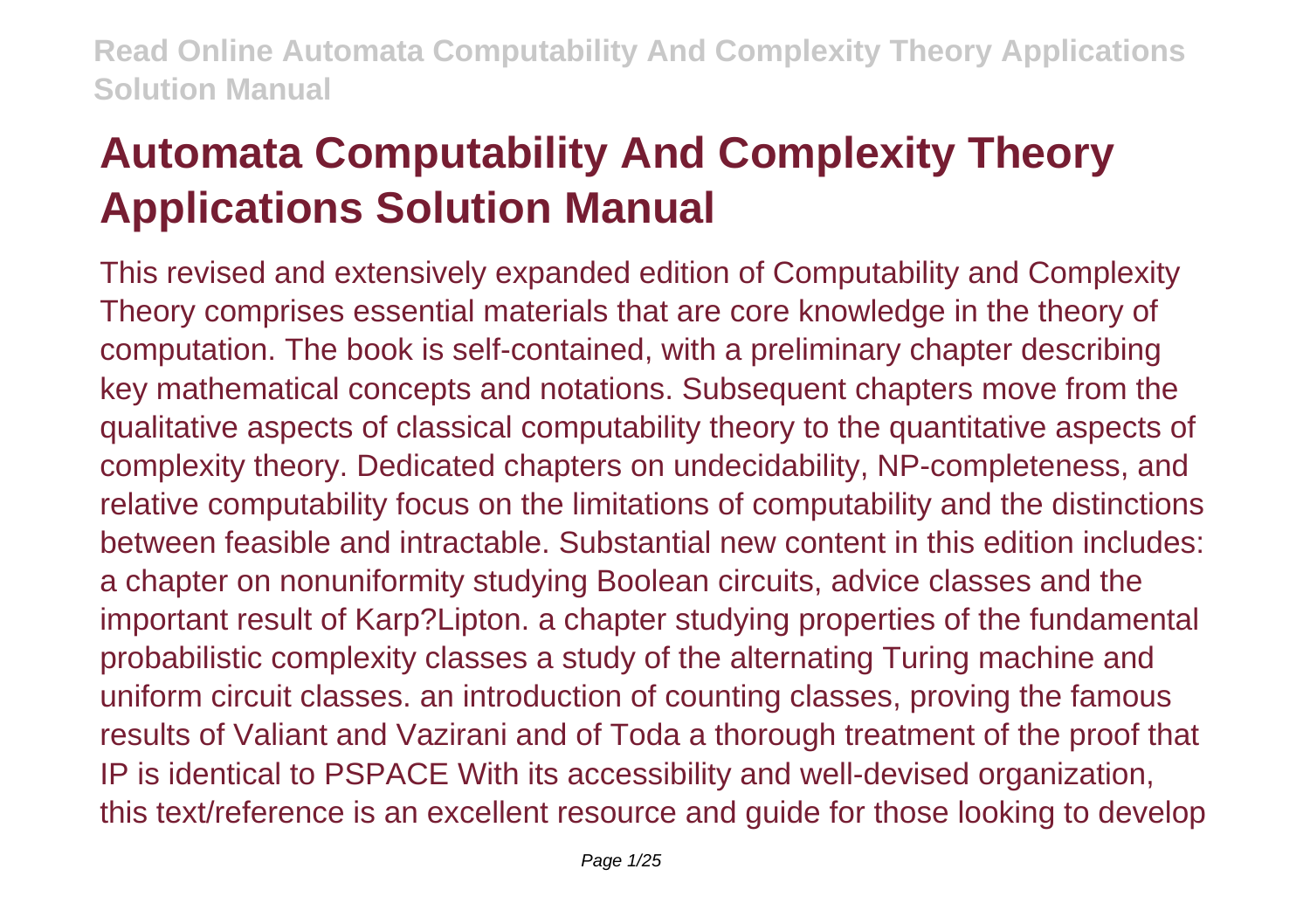a solid grounding in the theory of computing. Beginning graduates, advanced undergraduates, and professionals involved in theoretical computer science, complexity theory, and computability will find the book an essential and practical learning tool. Topics and features: Concise, focused materials cover the most fundamental concepts and results in the field of modern complexity theory, including the theory of NP-completeness, NP-hardness, the polynomial hierarchy, and complete problems for other complexity classes Contains information that otherwise exists only in research literature and presents it in a unified, simplified manner Provides key mathematical background information, including sections on logic and number theory and algebra Supported by numerous exercises and supplementary problems for reinforcement and self-study purposes Computational complexity is one of the most beautiful fields of modern mathematics, and it is increasingly relevant to other sciences ranging from physics to biology. But this beauty is often buried underneath layers of unnecessary formalism, and exciting recent results like interactive proofs, phase transitions, and quantum computing are usually considered too advanced for the typical student. This book bridges these gaps by explaining the deep ideas of theoretical computer science in a clear and enjoyable fashion, making them accessible to non-computer scientists and to computer scientists who finally want Page 2/25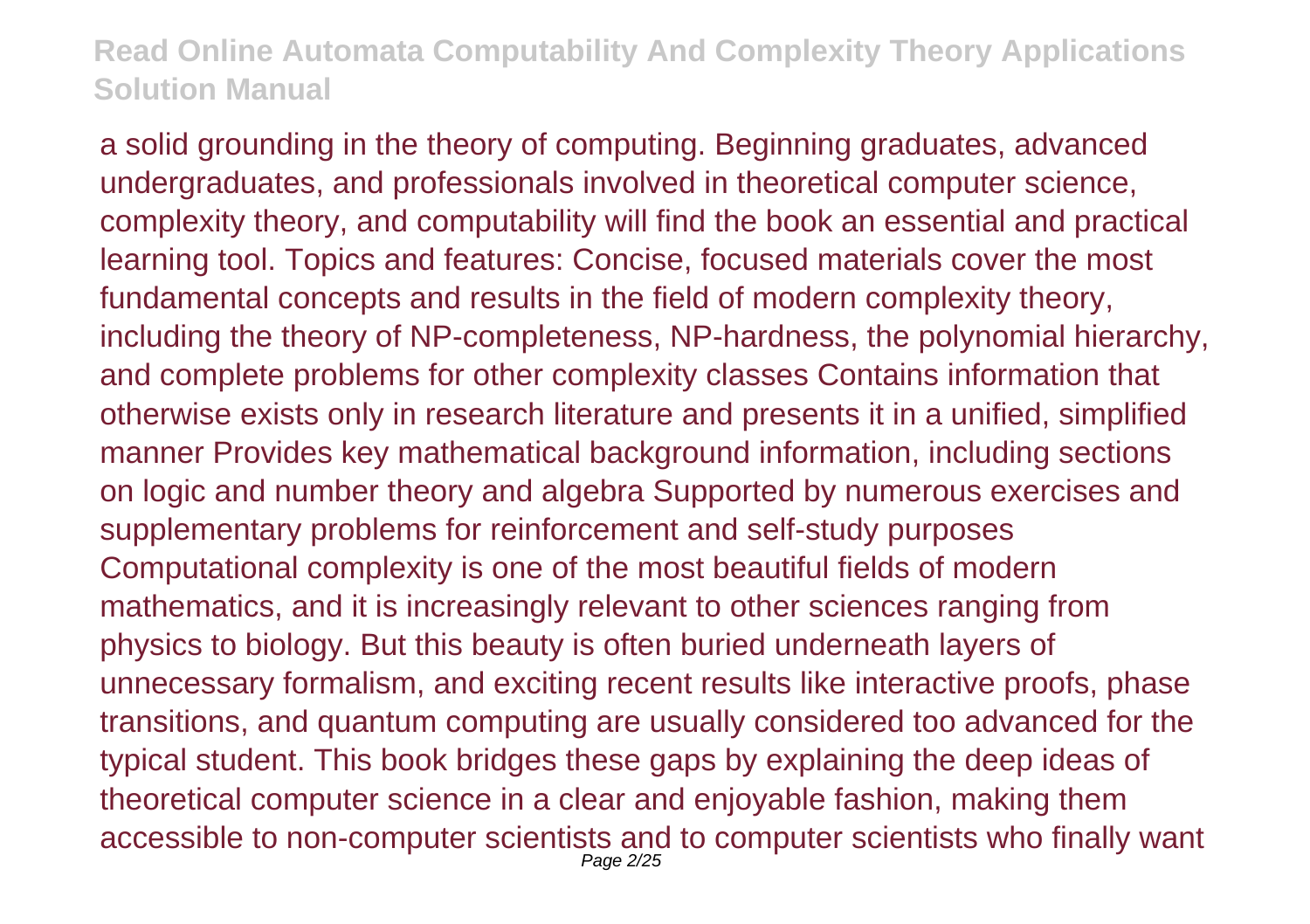to appreciate their field from a new point of view. The authors start with a lucid and playful explanation of the P vs. NP problem, explaining why it is so fundamental, and so hard to resolve. They then lead the reader through the complexity of mazes and games; optimization in theory and practice; randomized algorithms, interactive proofs, and pseudorandomness; Markov chains and phase transitions; and the outer reaches of quantum computing. At every turn, they use a minimum of formalism, providing explanations that are both deep and accessible. The book is intended for graduate and undergraduate students, scientists from other areas who have long wanted to understand this subject, and experts who want to fall in love with this field all over again. Although it is critical in today's world that students who take automata theory and logic courses retain what they have learned and understand how to use their knowledge, many textbooks typically emphasize automata theory only, not logic, thus losing a valuable opportunity to tie these subjects together and reinforce learning. This textbook uses interactive tools throughout, such as simple BDD and SAT tools. By providing a blend of theory and practical applications the material is presented as both inviting and current. Key concepts are illustrated in multiple domains so that information is reinforced and students can begin to tie

theory and logic together. Page 3/25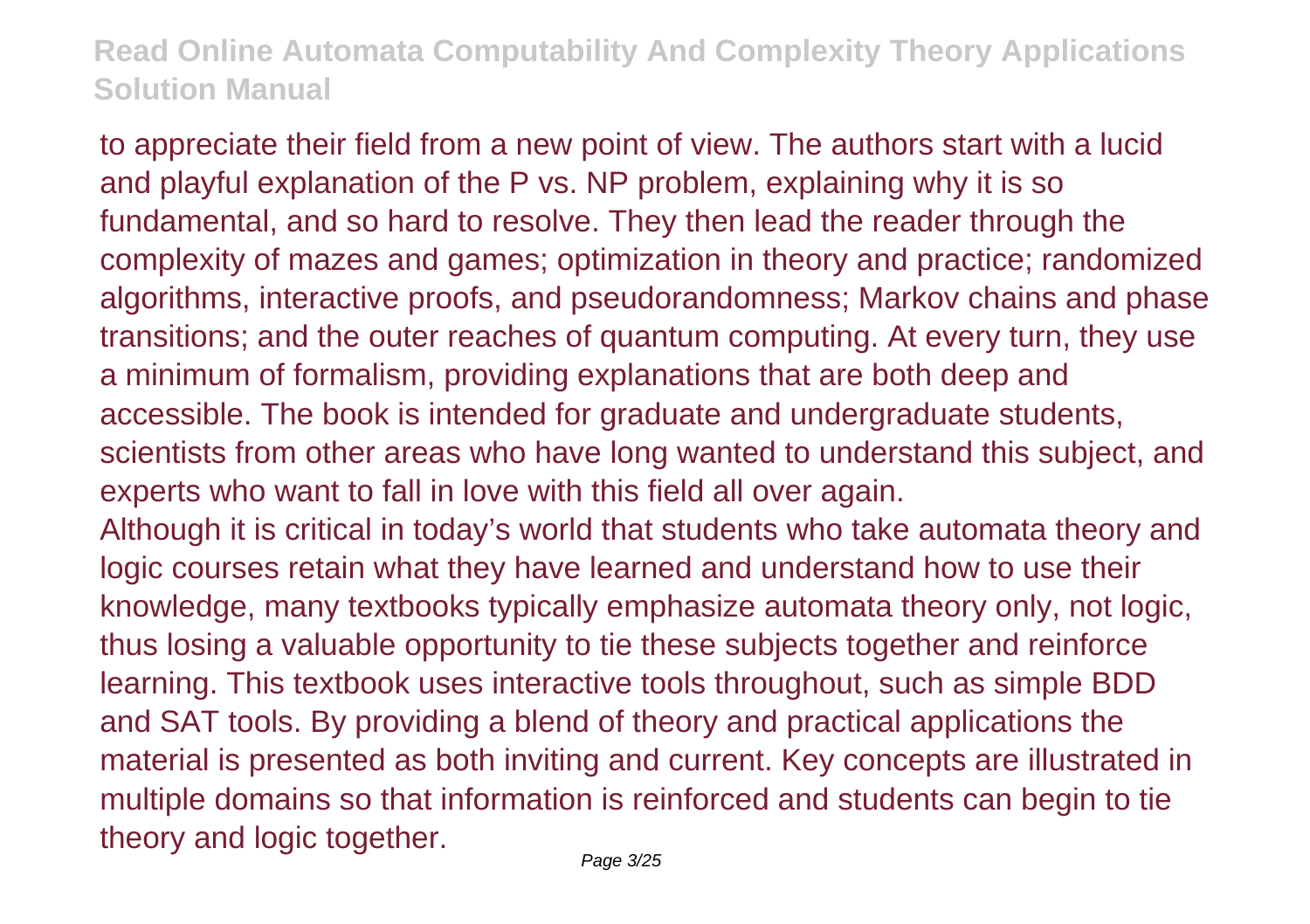The theme of this book is formed by a pair of concepts: the concept of formal language as carrier of the precise expression of meaning, facts and problems, and the concept of algorithm or calculus, i.e. a formally operating procedure for the solution of precisely described questions and problems. The book is a unified introduction to the modern theory of these concepts, to the way in which they developed first in mathematical logic and computability theory and later in automata theory, and to the theory of formal languages and complexity theory. Apart from considering the fundamental themes and classical aspects of these areas, the subject matter has been selected to give priority throughout to the new aspects of traditional questions, results and methods which have developed from the needs or knowledge of computer science and particularly of complexity theory. It is both a textbook for introductory courses in the above-mentioned disciplines as well as a monograph in which further results of new research are systematically presented and where an attempt is made to make explicit the connections and analogies between a variety of concepts and constructions. Never HIGHLIGHT a Book Again! Virtually all of the testable terms, concepts, persons, places, and events from the textbook are included. Cram101 Just the FACTS101 studyguides give all of the outlines, highlights, notes, and quizzes for your textbook with optional online comprehensive practice tests. Only Cram101 is Page 4/25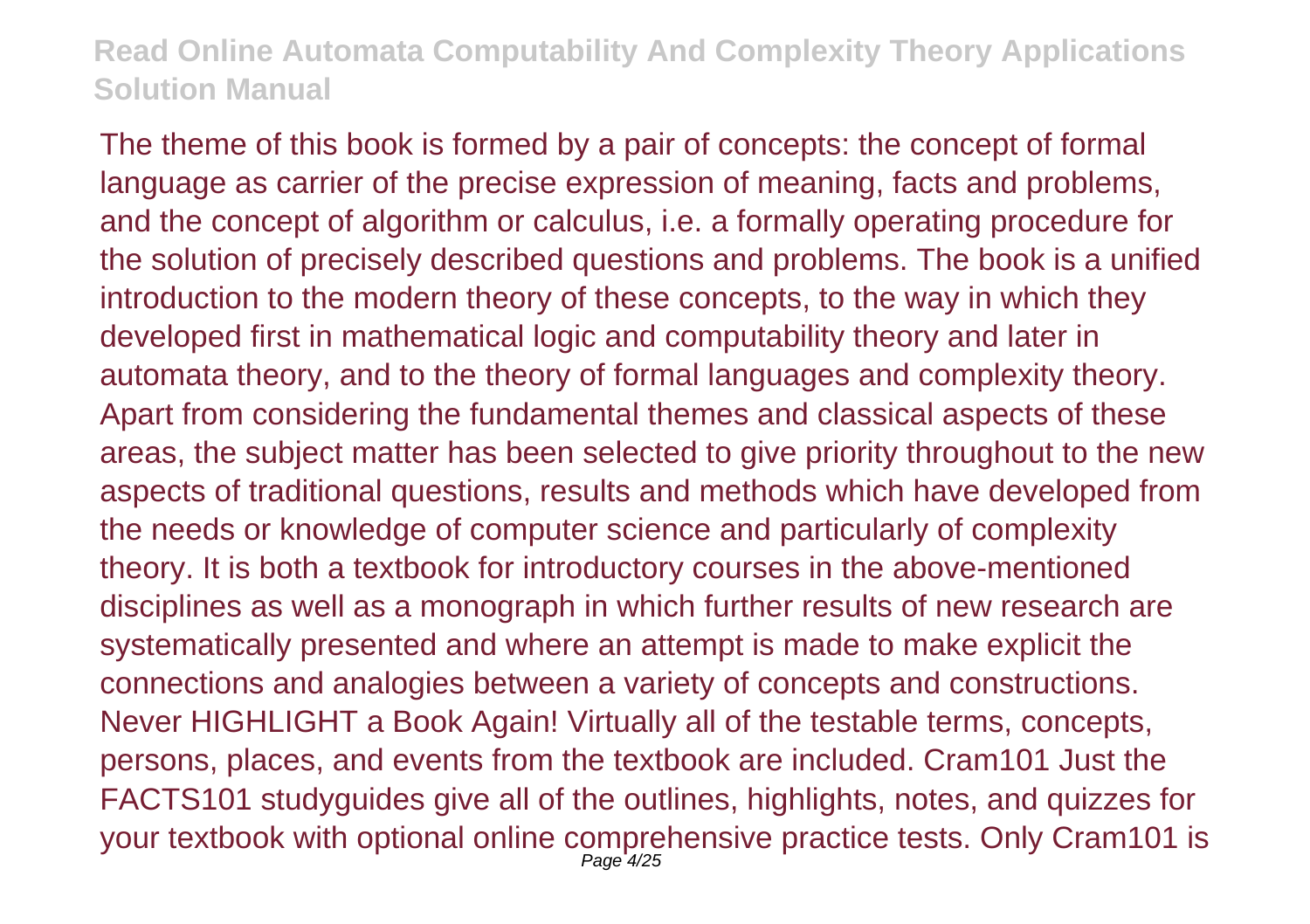# Textbook Specific. Accompanys: 9780132288064 .

"Intended as an upper-level undergraduate or introductory graduate text in computer science theory," this book lucidly covers the key concepts and theorems of the theory of computation. The presentation is remarkably clear; for example, the "proof idea," which offers the reader an intuitive feel for how the proof was constructed, accompanies many of the theorems and a proof. Introduction to the Theory of Computation covers the usual topics for this type of text plus it features a solid section on complexity theory--including an entire chapter on space complexity. The final chapter introduces more advanced topics, such as the discussion of complexity classes associated with probabilistic algorithms.

Learn the skills and acquire the intuition to assess the theoretical limitations of computer programming Offering an accessible approach to the topic, Theory of Computation focuses on the metatheory of computing and the theoretical boundaries between what various computational models can do and not do—from the most general model, the URM (Unbounded Register Machines), to the finite automaton. A wealth of programming-like examples and easy-to-follow explanations build the general theory gradually, which guides readers through the modeling and mathematical analysis of computational phenomena and provides Page 5/25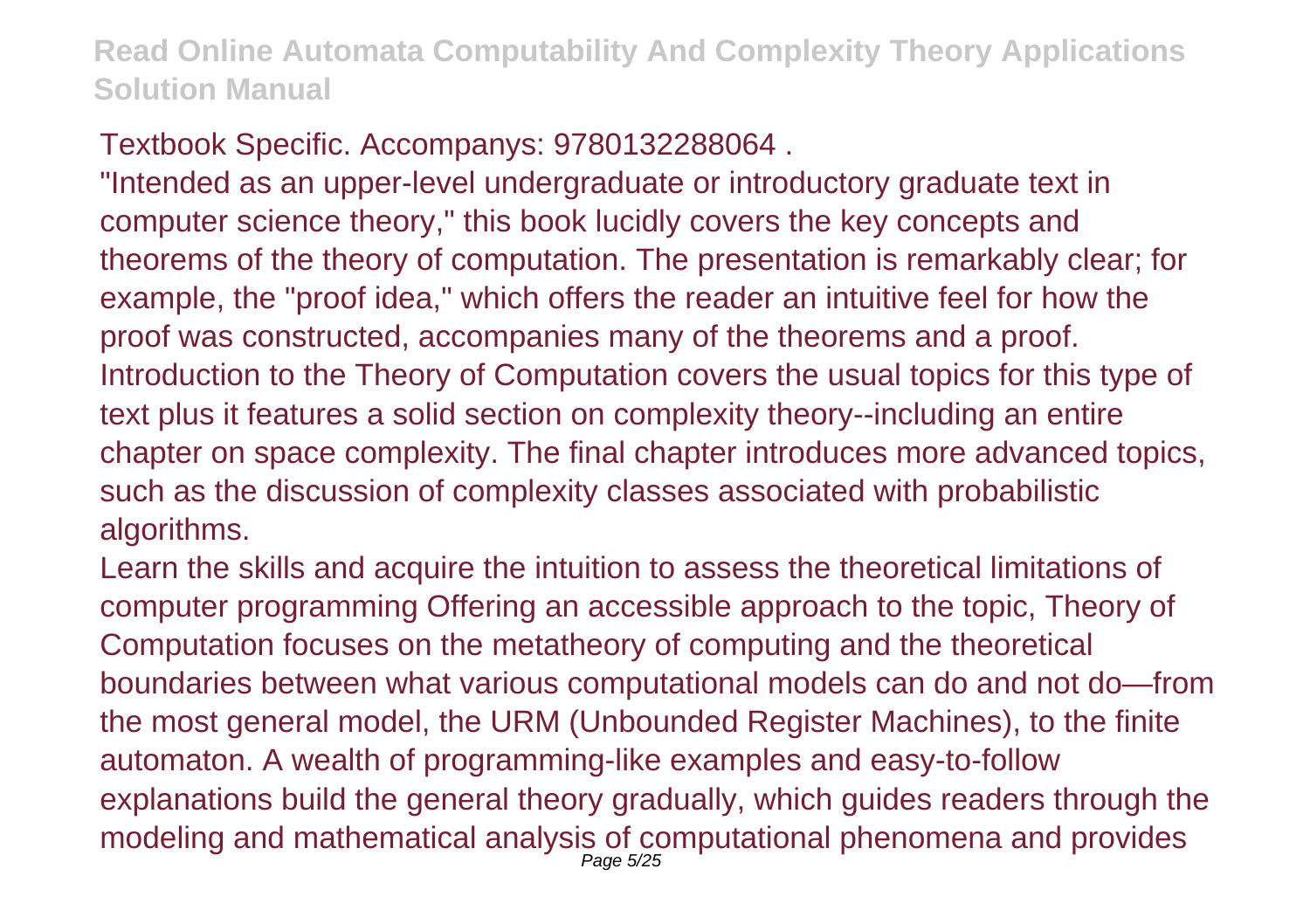insights on what makes things tick and also what restrains the ability of computational processes. Recognizing the importance of acquired practical experience, the book begins with the metatheory of general purpose computer programs, using URMs as a straightforward, technology-independent model of modern high-level programming languages while also exploring the restrictions of the URM language. Once readers gain an understanding of computability theory—including the primitive recursive functions—the author presents automata and languages, covering the regular and context-free languages as well as the machines that recognize these languages. Several advanced topics such as reducibilities, the recursion theorem, complexity theory, and Cook's theorem are also discussed. Features of the book include: A review of basic discrete mathematics, covering logic and induction while omitting specialized combinatorial topics A thorough development of the modeling and mathematical analysis of computational phenomena, providing a solid foundation of uncomputability The connection between un-computability and un-provability: Gödel's first incompleteness theorem The book provides numerous examples of specific URMs as well as other programming languages including Loop Programs, FA (Deterministic Finite Automata), NFA (Nondeterministic Finite Automata), and PDA (Pushdown Automata). Exercises at the end of each Page 6/25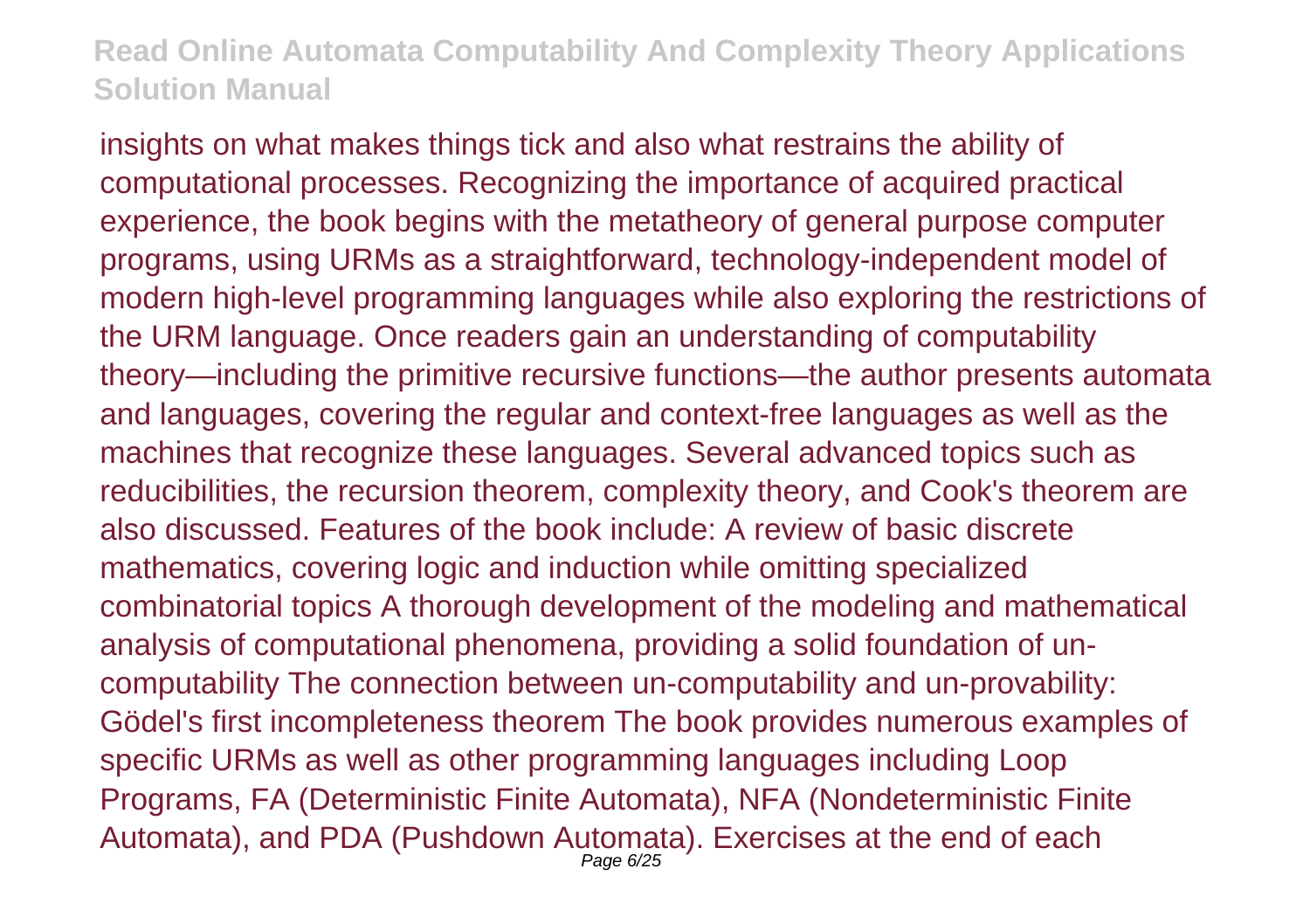chapter allow readers to test their comprehension of the presented material, and an extensive bibliography suggests resources for further study. Assuming only a basic understanding of general computer programming and discrete mathematics, Theory of Computation serves as a valuable book for courses on theory of computation at the upper-undergraduate level. The book also serves as an excellent resource for programmers and computing professionals wishing to understand the theoretical limitations of their craft.

Models of Computation and Formal Languages presents a comprehensive and rigorous treatment of the theory of computability. The text takes a novel approach focusing on computational models and is the first book of its kind to feature companion software. Deus Ex Machina, developed by Nicolae Savoiu, comprises software simulations of the various computational models considered and incorporates numerous examples in a user-friendly format. Part I of the text introduces several universal models including Turing machines, Markov algorithms, and register machines. Complexity theory is integrated gradually, starting in Chapter 1. The vector machine model of parallel computation is covered thoroughly both in text and software. Part II develops the Chomsky hierarchy of formal languages and provides both a grammar-theoretic and an automata-theoretic characterization of each language family. Applications to Page 7/25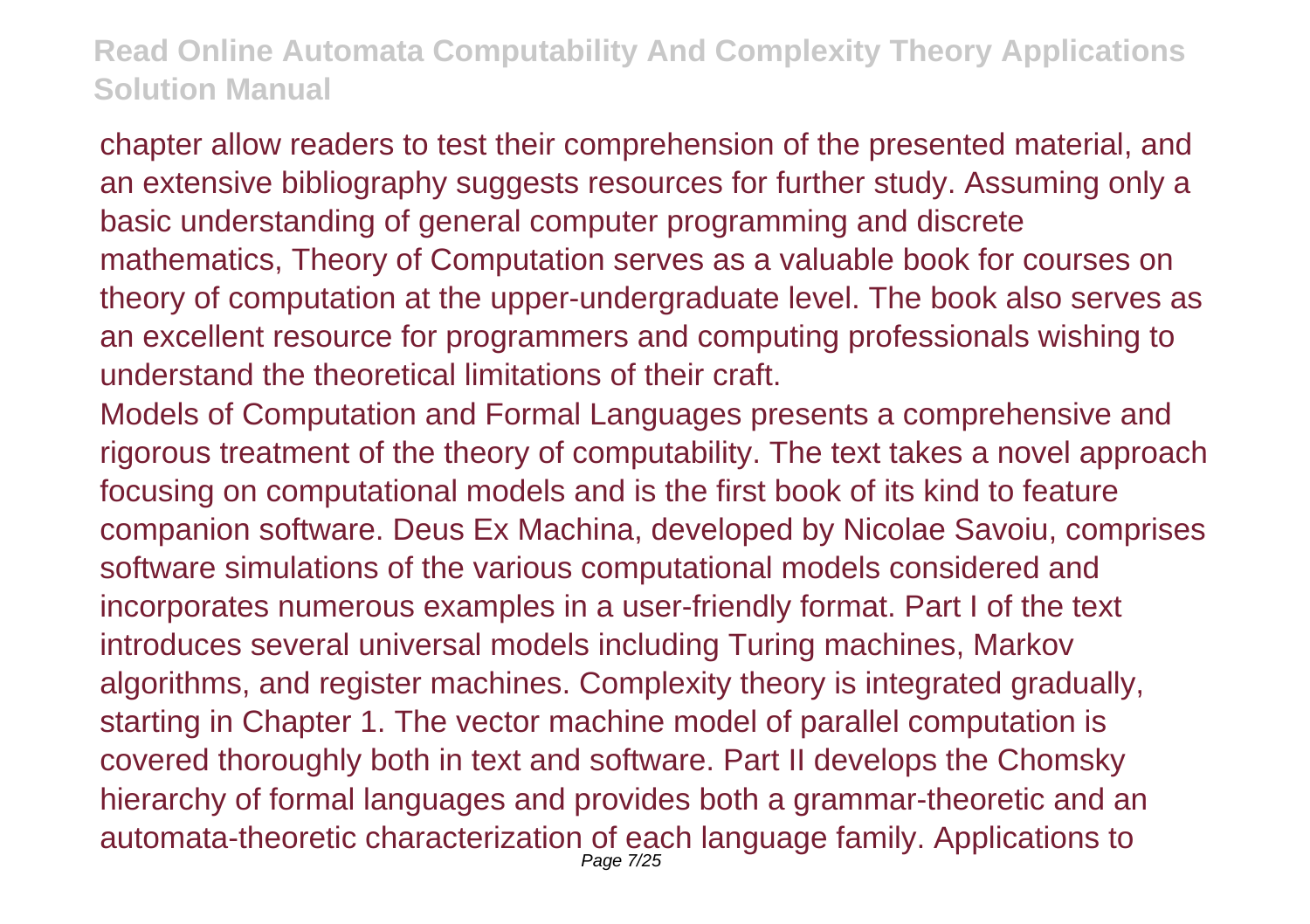programming languages round out an in-depth theoretical discussion, making this an ideal text for students approaching this subject for the first time. Ancillary sections of several chapters relate classical computability theory to the philosophy of mind, cognitive science, and theoretical linguistics. Ideal for Theory of Computability and Theory of Algorithms courses at the advanced undergraduate or beginning graduate level, Models of Computation and Formal Languages is one of the only texts that... - - Features accompanying software available on the World Wide Web at http: //home.manhattan.edu/ gregory.taylor/thcomp/ Adopts an integrated approach to complexity theory - Offers a solutions manual containing full solutions to several hundred exercises. Most of these solutions are available to students on the World Wide Web at http: //home.manhattan.edu/ gregory.taylor/thcomp - Features examples relating the theory of computation to the probable programming experience of an undergraduate computer science major

Classic graduate-level introduction to theory of computability. Discusses general theory of computability, computable functions, operations on computable functions, Turing machines selfapplied, unsolvable decision problems, applications of general theory, mathematical logic, Kleene hierarchy, more.

This book provides a concise and modern introduction to Formal Languages and Machine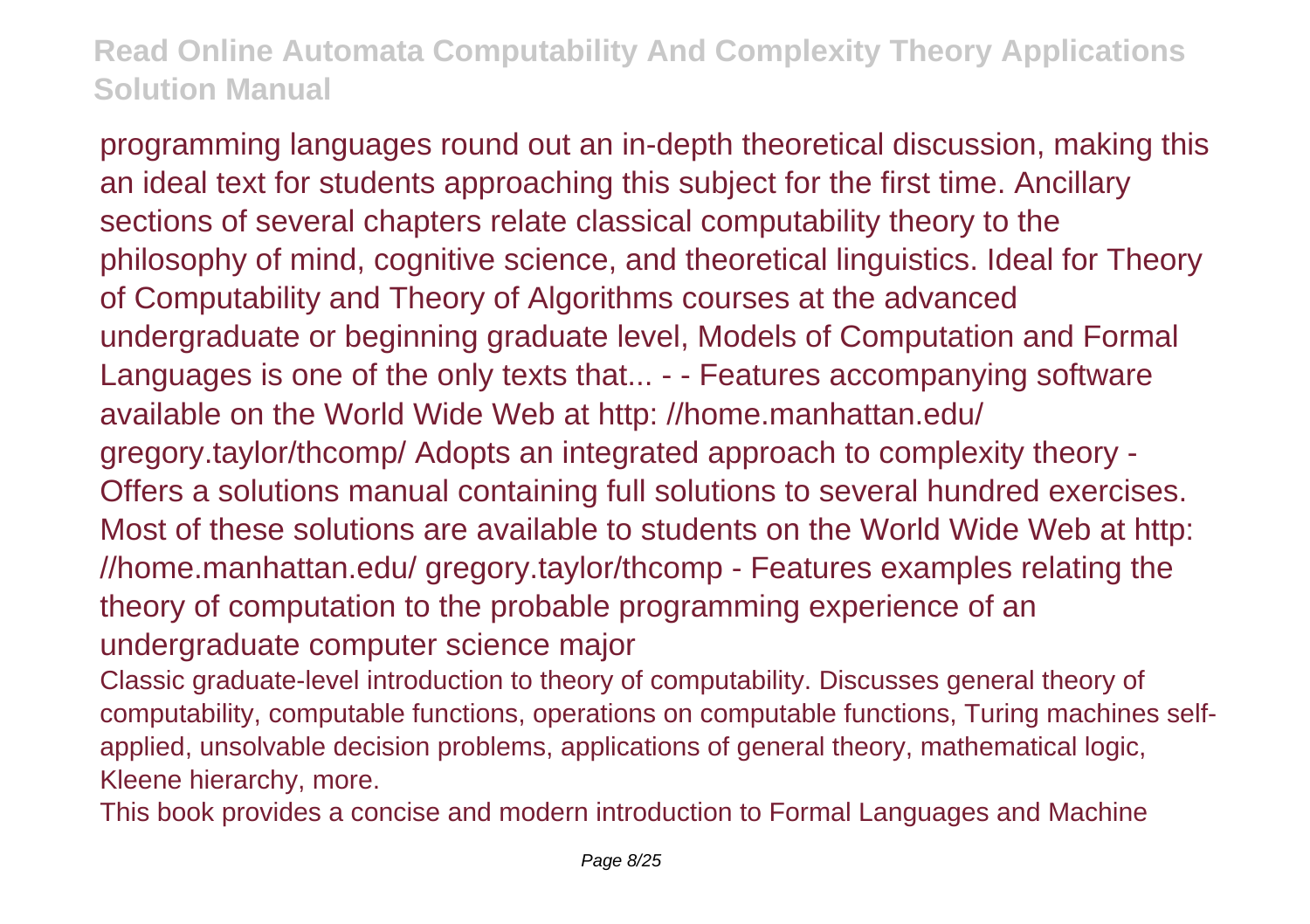Computation, a group of disparate topics in the theory of computation, which includes formal languages, automata theory, turing machines, computability, complexity, number-theoretic computation, public-key cryptography, and some new models of computation, such as quantum and biological computation. As the theory of computation is a subject based on mathematics, a thorough introduction to a number of relevant mathematical topics, including mathematical logic, set theory, graph theory, modern abstract algebra, and particularly number theory, is given in the first chapter of the book. The book can be used either as a textbook for an undergraduate course, for a first-year graduate course, or as a basic reference in the field. The book has been developed to provide comprehensive and consistent coverage of concepts of automata theory, formal languages and computation. This book begins by giving prerequisites for the subject, like strings, languages, types of automata, deterministic and nondeterministic automata. It proceeds forward to discuss advanced concepts like regular expressions, context free grammar and pushdown automata. The text then goes on to give a detailed description of context free and non context free languages and Turing Machine with its complexity. This compact and well-organized book provides a clear understanding of the subject with its emphasis on concepts along with a large number of examples. Preliminaries; Finite automata and regular languages; Pushdown automata and context-free languages; Turing machines and phrase-structure languages; Computability; Complexity; Appendices.

The abstract branch of theoretical computer science known as Computation Theory typically appears in undergraduate academic curricula in a form that obscures both the mathematical concepts that are central to the various components of the theory and the relevance of the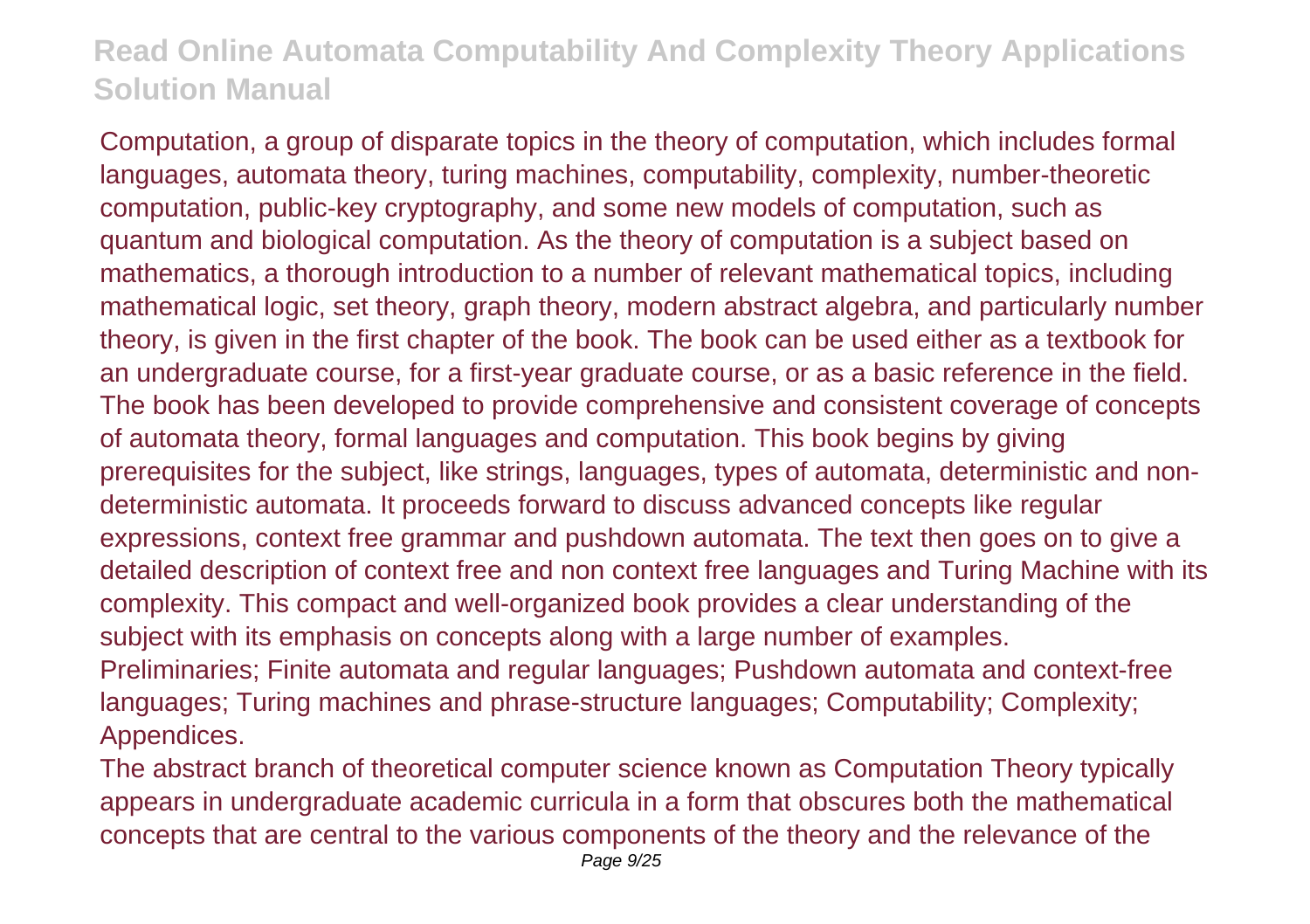theory to the typical student. This regrettable situation is due largely to the thematic tension among three main competing principles for organizing the material in the course. This book is motivated by the belief that a deep understanding of, and operational control over, the few "big" mathematical ideas that underlie Computation Theory is the best way to enable the typical student to assimilate the "big" ideas of Computation Theory into her daily computational life.

This textbook is uniquely written with dual purpose. It cover cores material in the foundations of computing for graduate students in computer science and also provides an introduction to some more advanced topics for those intending further study in the area. This innovative text focuses primarily on computational complexity theory: the classification of computational problems in terms of their inherent complexity. The book contains an invaluable collection of lectures for first-year graduates on the theory of computation. Topics and features include more than 40 lectures for first year graduate students, and a dozen homework sets and exercises.

This classic book on formal languages, automata theory, and computational complexity has been updated to present theoretical concepts in a concise and straightforward manner with the increase of hands-on, practical applications. This new edition comes with Gradiance, an online assessment tool developed for computer science. Please note, Gradiance is no longer available with this book, as we no longer support this product.

Juraj Hromkovic takes the reader on an elegant route through the theoretical fundamentals of computer science. The author shows that theoretical computer science is a fascinating discipline, full of spectacular contributions and miracles. The book also presents the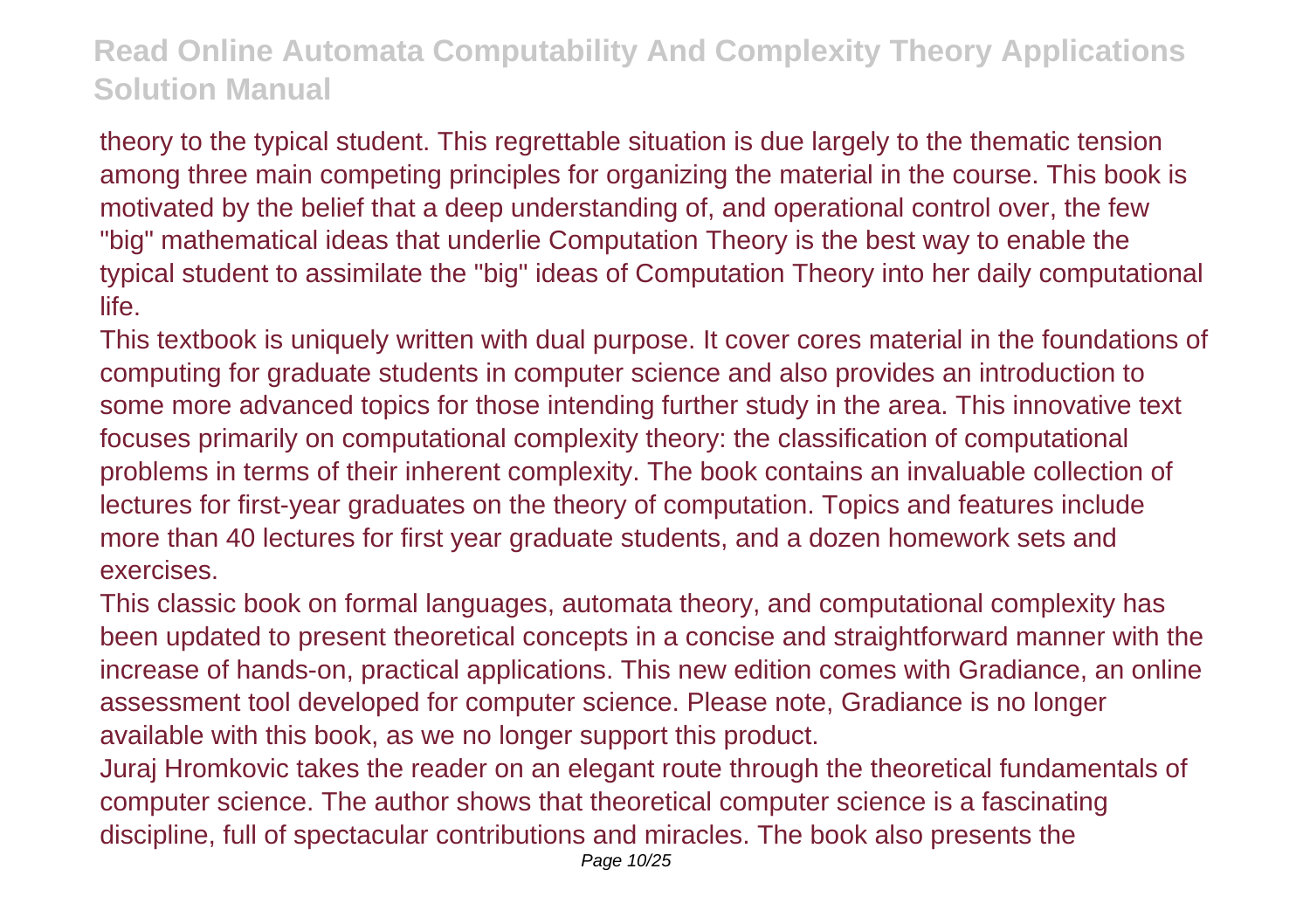development of the computer scientist's way of thinking as well as fundamental concepts such as approximation and randomization in algorithmics, and the basic ideas of cryptography and interconnection network design.

These are my lecture notes from CS381/481: Automata and Computability Theory, a onesemester senior-level course I have taught at Cornell Uni versity for many years. I took this course myself in thc fall of 1974 as a first-year Ph.D. student at Cornell from Juris Hartmanis and have been in love with the subject ever sin,:e. The course is required for computer science majors at Cornell. It exists in two forms: CS481, an honors version; and CS381, a somewhat gentler paced version. The syllabus is roughly the same, but CS481 go es deeper into thc subject, covers more material, and is taught at a more abstract level. Students are encouraged to start off in one or the other, then switch within the first few weeks if they find the other version more suitaLle to their level of mathematical skill. The purpose of t.hc course is twofold: to introduce computer science students to the rieh heritage of models and abstractions that have arisen over the years; and to dew!c'p the capacity to form abstractions of their own and reason in terms of them.

This introductory text covers the key areas of computer science, including recursive function theory, formal languages, and automata. Additions to the second edition include: extended exercise sets, which vary in difficulty; expanded section on recursion theory; new chapters on program verification and logic programming; updated references and examples throughout. An accessible and rigorous textbook for introducing undergraduates to computer science theory What Can Be Computed? is a uniquely accessible yet rigorous introduction to the most profound ideas at the heart of computer science. Crafted specifically for undergraduates who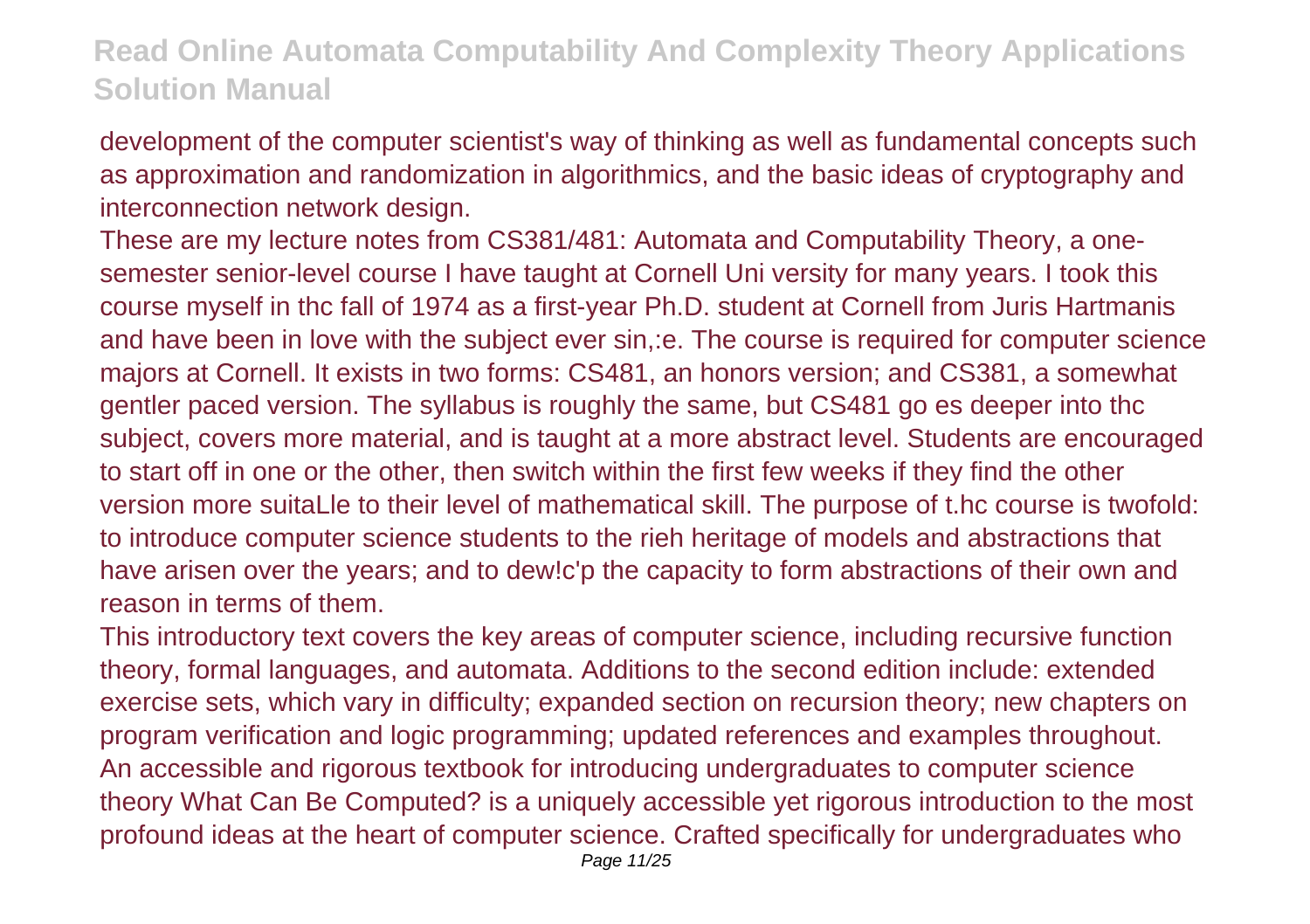are studying the subject for the first time, and requiring minimal prerequisites, the book focuses on the essential fundamentals of computer science theory and features a practical approach that uses real computer programs (Python and Java) and encourages active experimentation. It is also ideal for self-study and reference. The book covers the standard topics in the theory of computation, including Turing machines and finite automata, universal computation, nondeterminism, Turing and Karp reductions, undecidability, time-complexity classes such as P and NP, and NP-completeness, including the Cook-Levin Theorem. But the book also provides a broader view of computer science and its historical development, with discussions of Turing's original 1936 computing machines, the connections between undecidability and Gödel's incompleteness theorem, and Karp's famous set of twenty-one NP-complete problems. Throughout, the book recasts traditional computer science concepts by considering how computer programs are used to solve real problems. Standard theorems are stated and proven with full mathematical rigor, but motivation and understanding are enhanced by considering concrete implementations. The book's examples and other content allow readers to view demonstrations of—and to experiment with—a wide selection of the topics it covers. The result is an ideal text for an introduction to the theory of computation. An accessible and rigorous introduction to the essential fundamentals of computer science theory, written specifically for undergraduates taking introduction to the theory of computation Features a practical, interactive approach using real computer programs (Python in the text, with forthcoming Java alternatives online) to enhance motivation and understanding Gives equal emphasis to computability and complexity Includes special topics that demonstrate the profound nature of key ideas in the theory of computation Lecture slides and Python programs are available at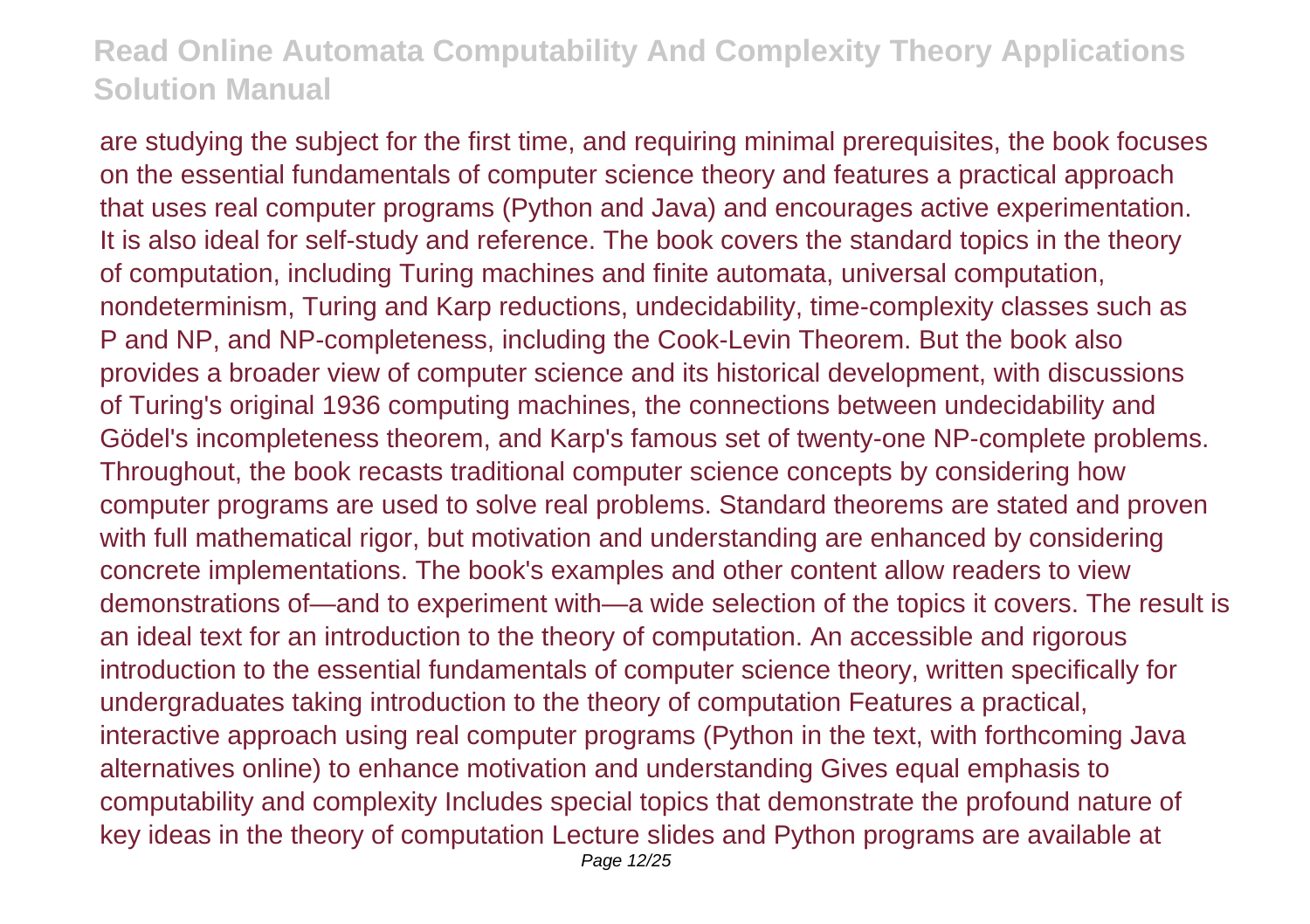#### whatcanbecomputed.com

Intended for use in an introductory graduate course in theoretical computer science, this text contains material that should be core knowledge in the theory of computation for all graduates in computer science. It is self-contained and is best suited for a one semester course. The text starts with classical computability theory which forms the basis for complexity theory. This has the pedagogical advantage that students learn a qualitative subject before advancing to a quantitative one. Since this is a graduate course, students should have some knowledge of such topics as automata theory, formal languages, computability theory, or complexity theory. Automata, Computability and ComplexityTheory and ApplicationsPrentice Hall Using a balanced approach that is partly algorithmic and partly structuralist, this book systematically reviews the most significant results obtained in the study of computational complexity theory. KEY TOPICS: Considers properties of complexity classes, inclusions between classes, implications between several hypotheses about complexity classes, and identification of structural properties of sets that affect their computational complexity. Features over 120 worked examples, over 200 problems, and 400 figures. For those interested in complexity and computability, algorithm design, operations research, and combinational mathematic.

Introduction to Languages and the Theory of Computation is an introduction to the theory of computation that emphasizes formal languages, automata and abstract models of computation, and computability; it also includes an introduction to computational complexity and NP-completeness. Through the study of these topics, students encounter profound computational questions and are introduced to topics that will have an ongoing impact in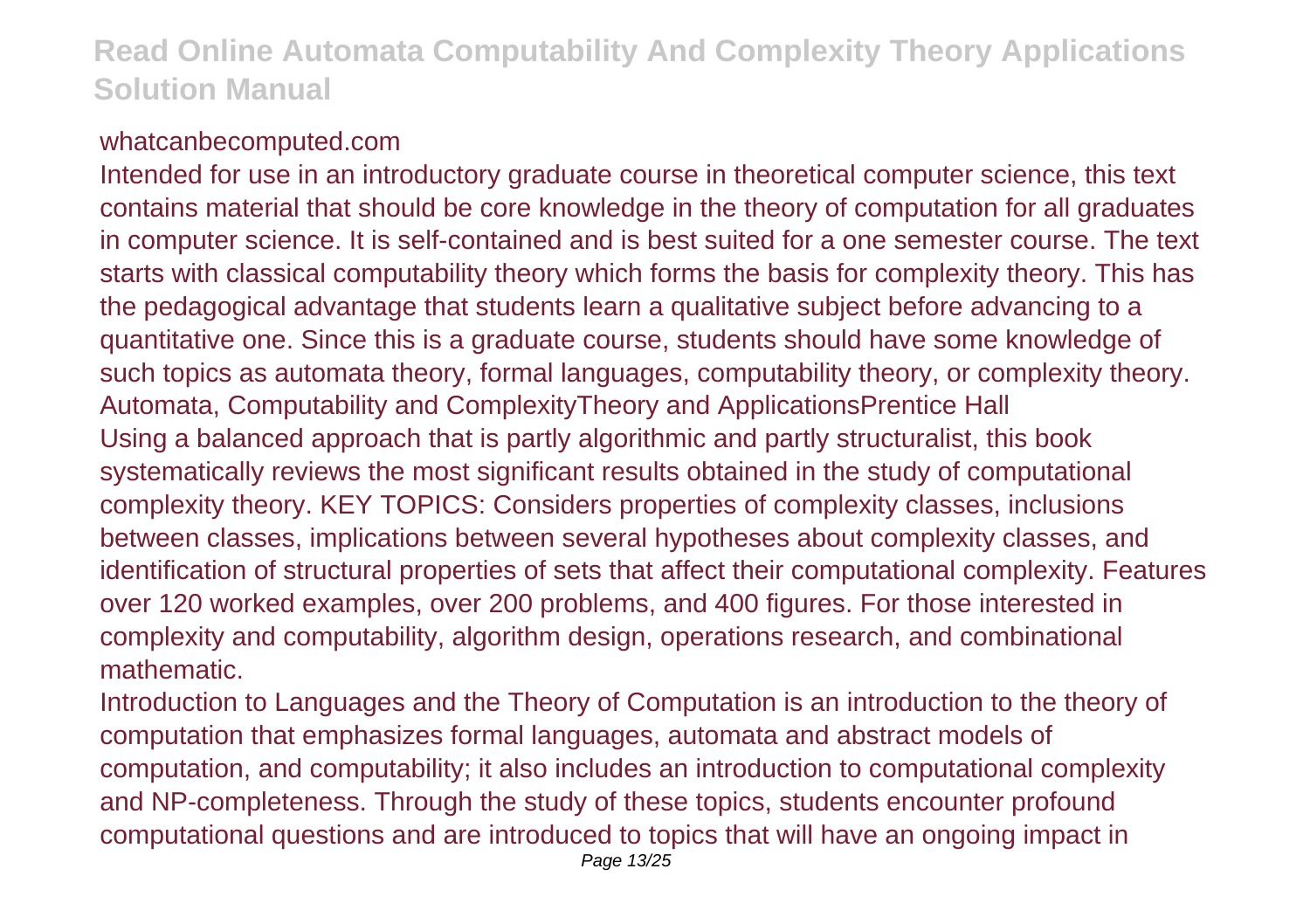computer science. Once students have seen some of the many diverse technologies contributing to computer science, they can also begin to appreciate the field as a coherent discipline. A distinctive feature of this text is its gentle and gradual introduction of the necessary mathematical tools in the context in which they are used. Martin takes advantage of the clarity and precision of mathematical language but also provides discussion and examples that make the language intelligible to those just learning to read and speak it. The material is designed to be accessible to students who do not have a strong background in discrete mathematics, but it is also appropriate for students who have had some exposure to discrete math but whose skills in this area need to be consolidated and sharpened.

This introductory text covers the key areas of computer science, including recursive function theory, formal languages, and automata. It assumes a minimal background in formal mathematics. The book is divided into five parts: Computability, Grammars and Automata, Logic, Complexity, and Unsolvability. \* Computability theory is introduced in a manner that makes maximum use of previous programming experience, including a "universal" program that takes up less than a page. \* The number of exercises included has more than tripled. \* Automata theory, computational logic, and complexity theory are presented in a flexible manner, and can be covered in a variety of different arrangements.

Now you can clearly present even the most complex computational theory topics to your students with Sipser's distinct, market-leading INTRODUCTION TO THE THEORY OF COMPUTATION, 3E. The number one choice for today's computational theory course, this highly anticipated revision retains the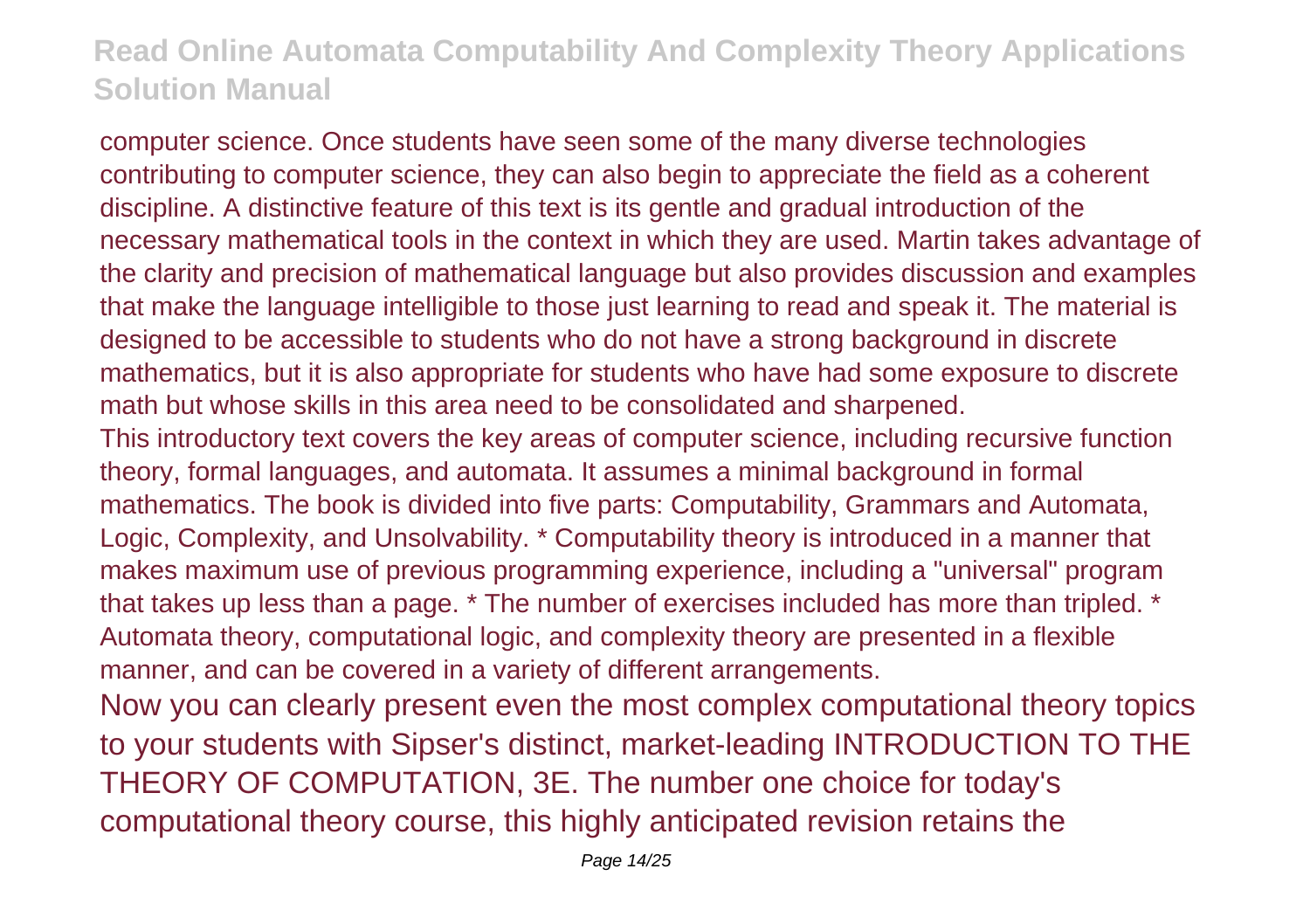unmatched clarity and thorough coverage that make it a leading text for upperlevel undergraduate and introductory graduate students. This edition continues author Michael Sipser's well-known, approachable style with timely revisions, additional exercises, and more memorable examples in key areas. A new first-ofits-kind theoretical treatment of deterministic context-free languages is ideal for a better understanding of parsing and LR(k) grammars. This edition's refined presentation ensures a trusted accuracy and clarity that make the challenging study of computational theory accessible and intuitive to students while maintaining the subject's rigor and formalism. Readers gain a solid understanding of the fundamental mathematical properties of computer hardware, software, and applications with a blend of practical and philosophical coverage and mathematical treatments, including advanced theorems and proofs. INTRODUCTION TO THE THEORY OF COMPUTATION, 3E's comprehensive coverage makes this an ideal ongoing reference tool for those studying theoretical computing. Important Notice: Media content referenced within the product description or the product text may not be available in the ebook version. This Third Edition, in response to the enthusiastic reception given by academia and students to the previous edition, offers a cohesive presentation of all aspects of theoretical computer science, namely automata, formal languages, Page 15/25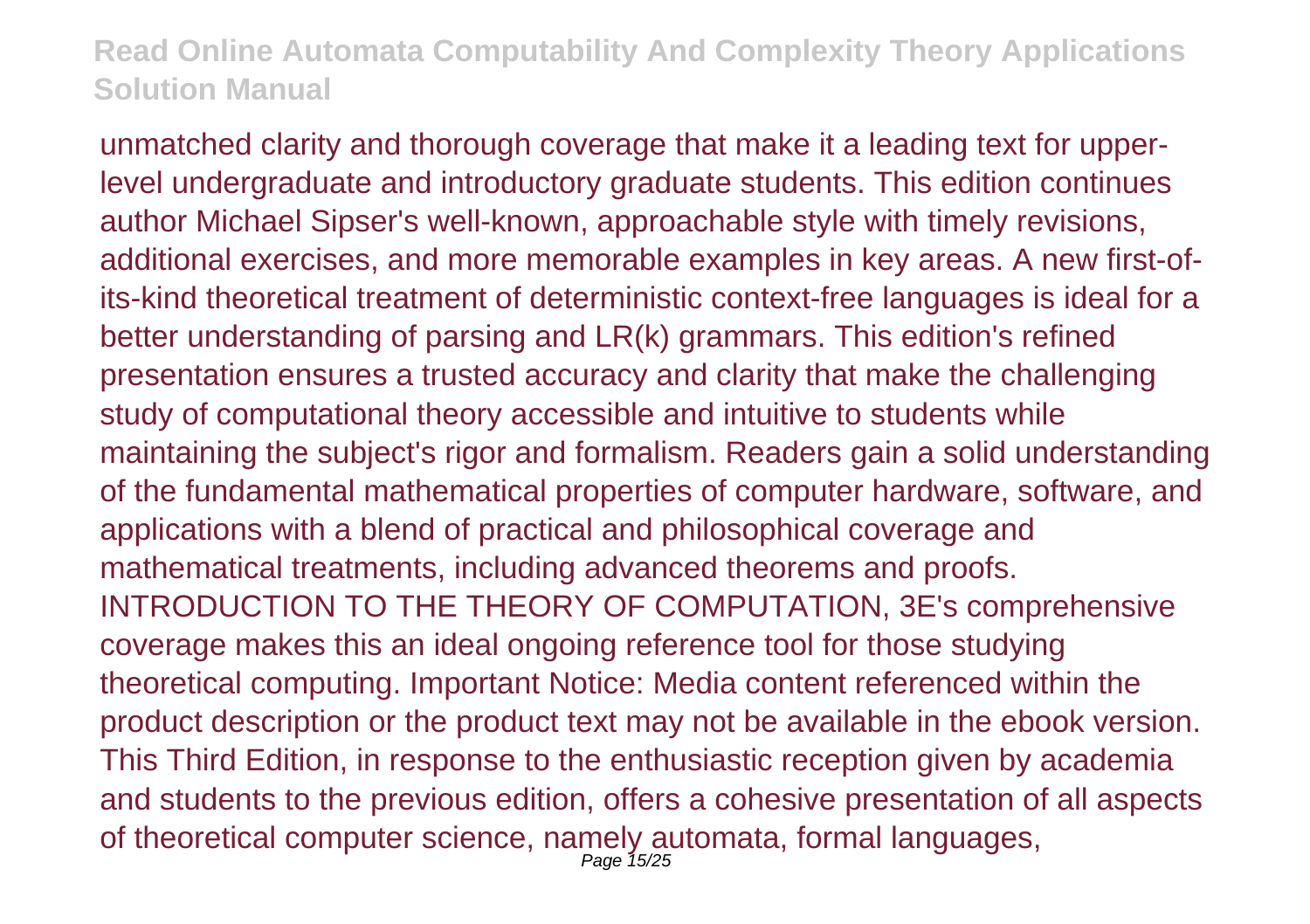computability, and complexity. Besides, it includes coverage of mathematical preliminaries. NEW TO THIS EDITION • Expanded sections on pigeonhole principle and the principle of induction (both in Chapter 2) • A rigorous proof of Kleene's theorem (Chapter 5) • Major changes in the chapter on Turing machines (TMs) – A new section on high-level description of TMs – Techniques for the construction of TMs – Multitape TM and nondeterministic TM • A new chapter (Chapter 10) on decidability and recursively enumerable languages • A new chapter (Chapter 12) on complexity theory and NP-complete problems • A section on quantum computation in Chapter 12. • KEY FEATURES • Objectivetype questions in each chapter—with answers provided at the end of the book. • Eighty-three additional solved examples—added as Supplementary Examples in each chapter. • Detailed solutions at the end of the book to chapter-end exercises. The book is designed to meet the needs of the undergraduate and postgraduate students of computer science and engineering as well as those of the students offering courses in computer applications.

The foundation of computer science is built upon the following questions: What is an algorithm? What can be computed and what cannot be computed? What does it mean for a function to be computable? How does computational power depend upon programming constructs? Which algorithms can be considered feasible? Page 16/25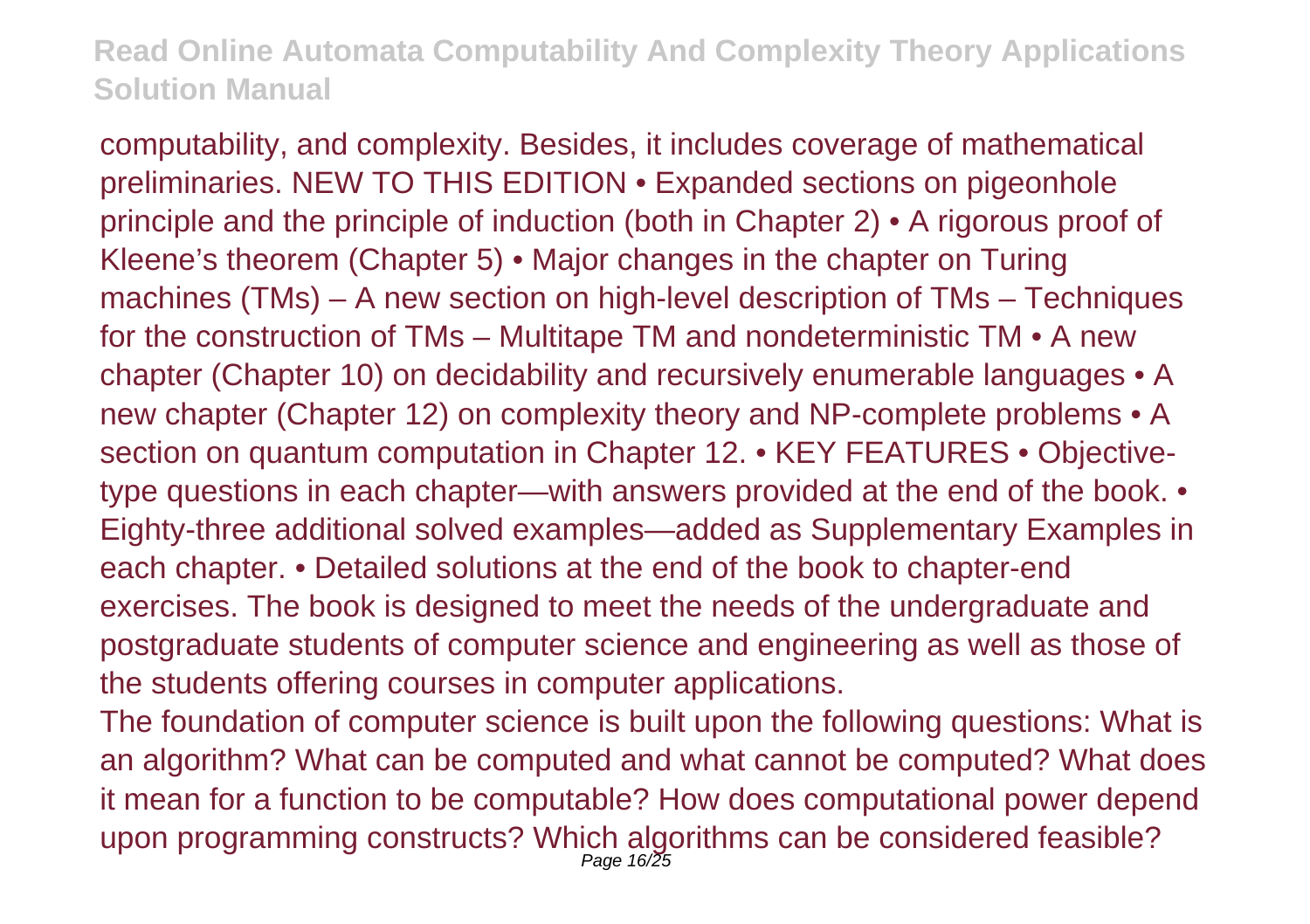For more than 70 years, computer scientists are searching for answers to such qu- tions. Their ingenious techniques used in answering these questions form the theory of computation. Theory of computation deals with the most fundamental ideas of computer s- ence in an abstract but easily understood form. The notions and techniques employed are widely spread across various topics and are found in almost every branch of c- puter science. It has thus become more than a necessity to revisit the foundation, learn the techniques, and apply them with con?dence. Overview and Goals This book is about this solid, beautiful, and pervasive foundation of computer s- ence. It introduces the fundamental notions, models, techniques, and results that form the basic paradigms of computing. It gives an introduction to the concepts and mathematics that computer scientists of our day use to model, to argue about, and to predict the behavior of algorithms and computation. The topics chosen here have shown remarkable persistence over the years and are very much in current use.

Computability and complexity theory should be of central concern to practitioners as well as theorists. Unfortunately, however, the field is known for its impenetrability. Neil Jones's goal as an educator and author is to build a bridge between computability and complexity theory and other areas of computer science, especially programming. In a shift away from the Turing machine- and Page 17/25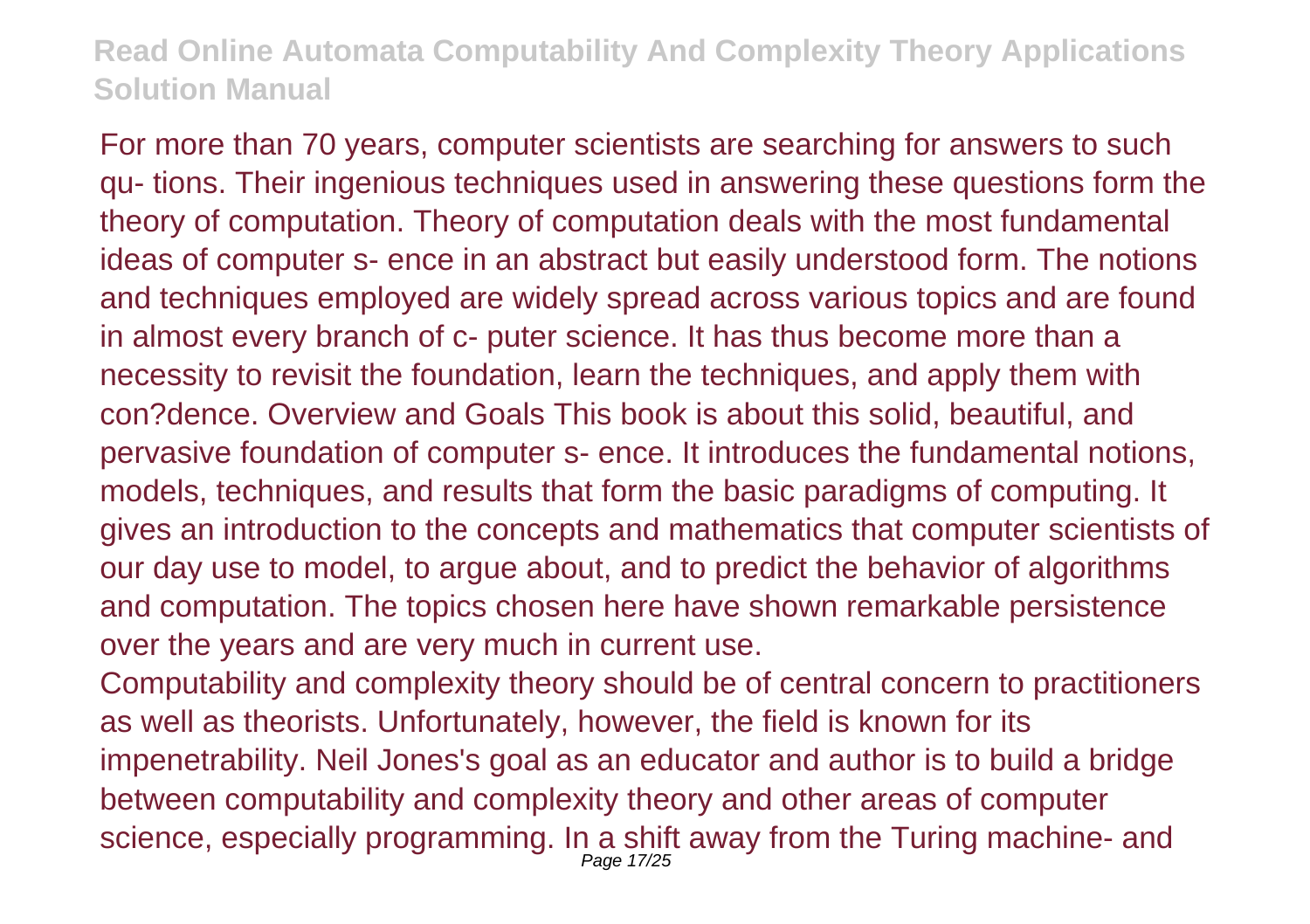Gdel number-oriented classical approaches, Jones uses concepts familiar from programming languages to make computability and complexity more accessible to computer scientists and more applicable to practical programming problems. According to Jones, the fields of computability and complexity theory, as well as programming languages and semantics, have a great deal to offer each other. Computability and complexity theory have a breadth, depth, and generality not often seen in programming languages. The programming language community, meanwhile, has a firm grasp of algorithm design, presentation, and implementation. In addition, programming languages sometimes provide computational models that are more realistic in certain crucial aspects than traditional models. New results in the book include a proof that constant time factors do matter for its programming-oriented model of computation. (In contrast, Turing machines have a counterintuitive "constant speedup" property: that almost any program can be made to run faster, by any amount. Its proof involves techniques irrelevant to practice.) Further results include simple characterizations in programming terms of the central complexity classes PTIME and LOGSPACE, and a new approach to complete problems for NLOGSPACE, PTIME, NPTIME, and PSPACE, uniformly based on Boolean programs. Foundations of Computing series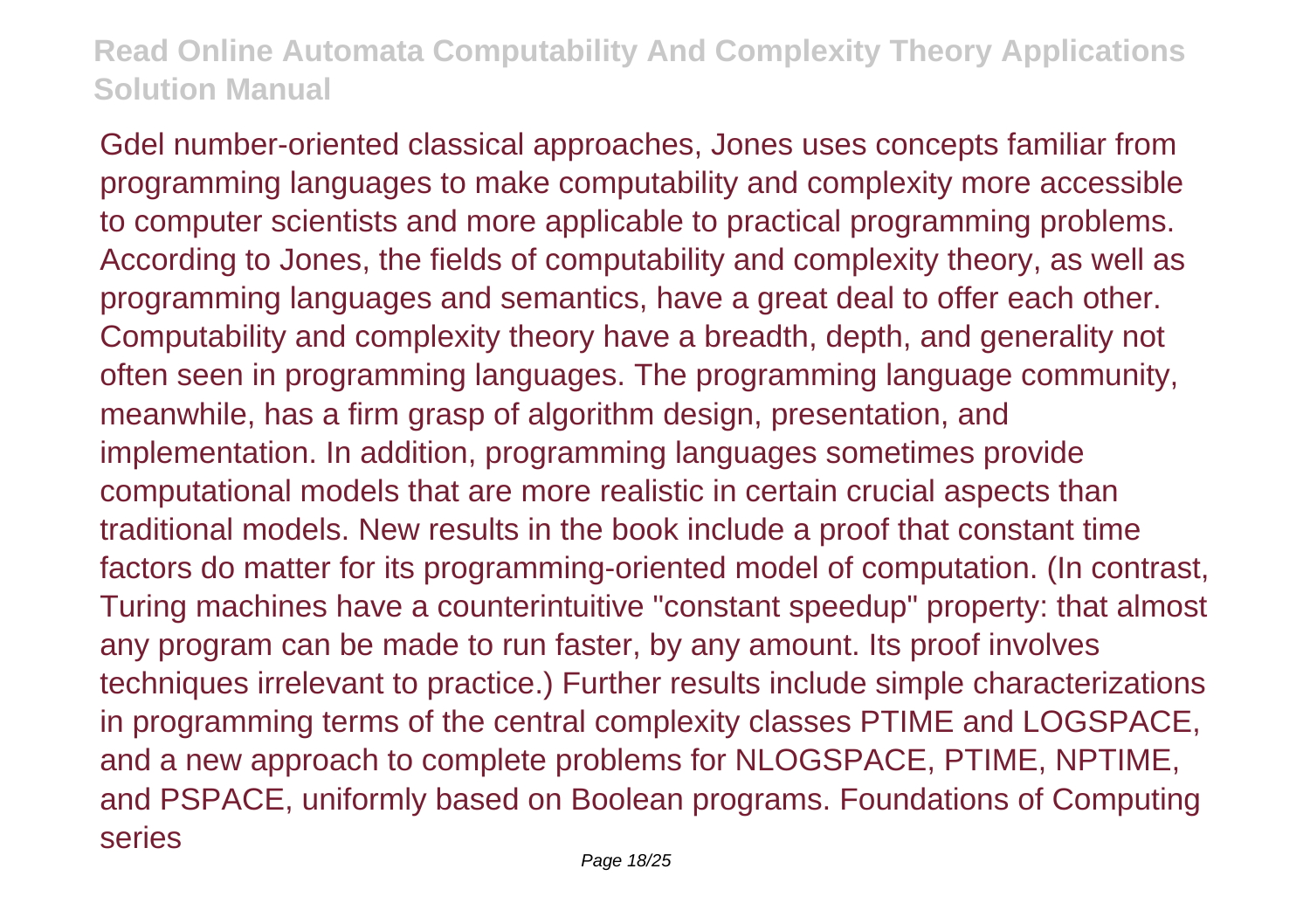Automata and natural language theory are topics lying at the heart of computer science. Both are linked to computational complexity and together, these disciplines help define the parameters of what constitutes a computer, the structure of programs, which problems are solvable by computers, and a range of other crucial aspects of the practice of computer science. In this important volume, two respected authors/editors in the field offer accessible, practiceoriented coverage of these issues with an emphasis on refining core problem solving skills.

### Data Structures & Theory of Computation

This textbook provides undergraduate students with an introduction to the basic theoretical models of computability, and develops some of the model's rich and varied structure. The first part of the book is devoted to finite automata and their properties. Pushdown automata provide a broader class of models and enable the analysis of context-free languages. In the remaining chapters, Turing machines are introduced and the book culminates in analyses of effective computability, decidability, and Gödel's incompleteness theorems. Students who already have some experience with elementary discrete mathematics will find this a well-paced first course, and a number of supplementary chapters introduce more advanced concepts.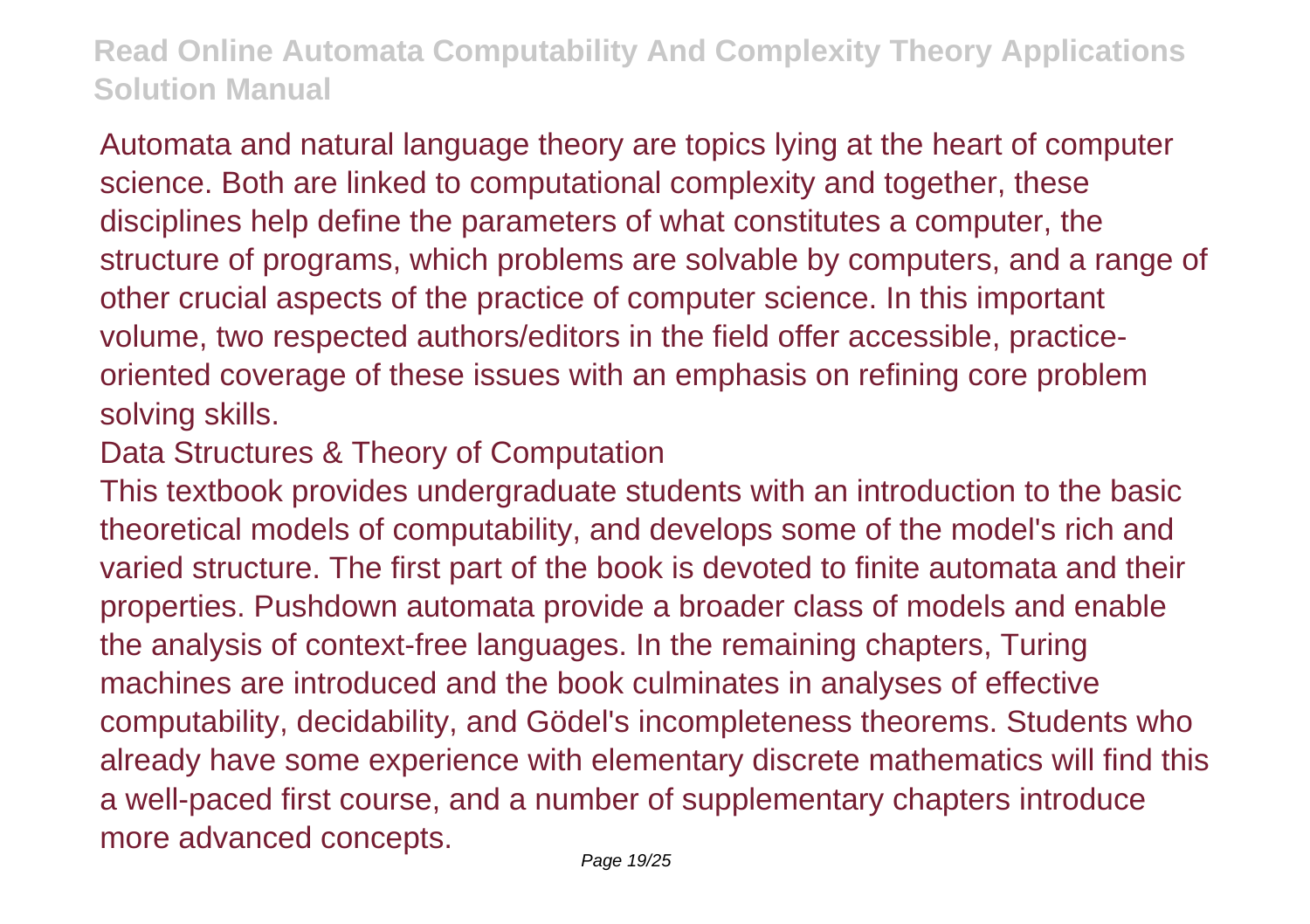This textbook presents a thorough foundation to the theory of computation. Combining intuitive descriptions and illustrations with rigorous arguments and detailed proofs for key topics, the logically structured discussion guides the reader through the core concepts of automata and languages, computability, and complexity of computation. Topics and features: presents a detailed introduction to the theory of computation, complete with concise explanations of the mathematical prerequisites; provides end-of-chapter problems with solutions, in addition to chapter-opening summaries and numerous examples and definitions throughout the text; draws upon the author's extensive teaching experience and broad research interests; discusses finite automata, context-free languages, and pushdown automata; examines the concept, universality and limitations of the Turing machine; investigates computational complexity based on Turing machines and Boolean circuits, as well as the notion of NP-completeness. The classical theory of computation has its origins in the work of Goedel, Turing, Church, and Kleene and has been an extraordinarily successful framework for theoretical computer science. The thesis of this book, however, is that it provides an inadequate foundation for modern scientific computation where most of the algorithms are real number algorithms. The goal of this book is to develop a formal theory of computation which integrates major themes of the classical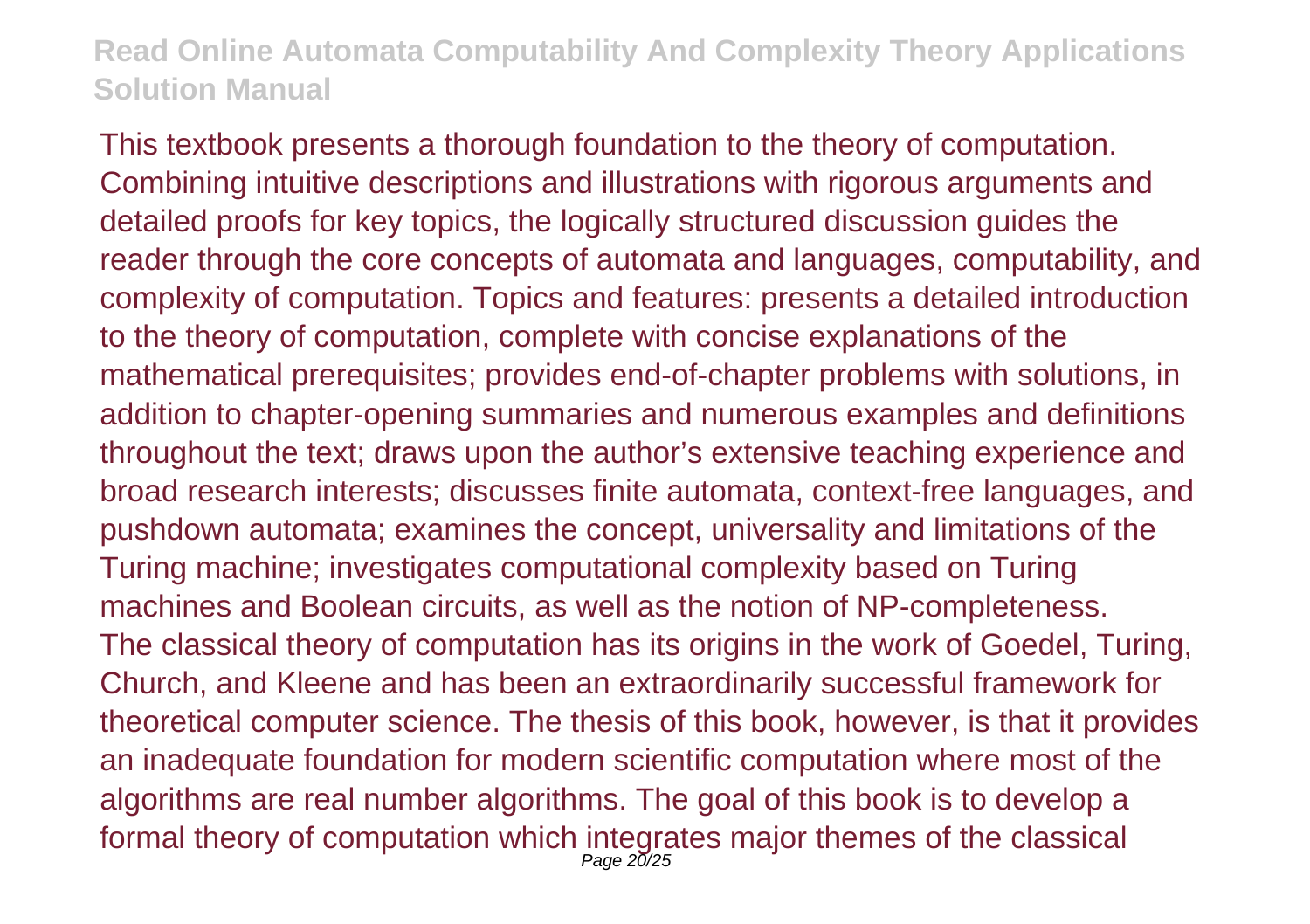theory and which is more directly applicable to problems in mathematics, numerical analysis, and scientific computing. Along the way, the authors consider such fundamental problems as: \* Is the Mandelbrot set decidable? \* For simple quadratic maps, is the Julia set a halting set? \* What is the real complexity of Newton's method? \* Is there an algorithm for deciding the knapsack problem in a ploynomial number of steps? \* Is the Hilbert Nullstellensatz intractable? \* Is the problem of locating a real zero of a degree four polynomial intractable? \* Is linear programming tractable over the reals? The book is divided into three parts: The first part provides an extensive introduction and then proves the fundamental NPcompleteness theorems of Cook-Karp and their extensions to more general number fields as the real and complex numbers. The later parts of the book develop a formal theory of computation which integrates major themes of the classical theory and which is more directly applicable to problems in mathematics, numerical analysis, and scientific computing. New and classical results in computational complexity, including interactive

proofs, PCP, derandomization, and quantum computation. Ideal for graduate students.

The theoretical underpinnings of computing form a standard part of almost every computer science curriculum. But the classic treatment of this material isolates it Page 21/25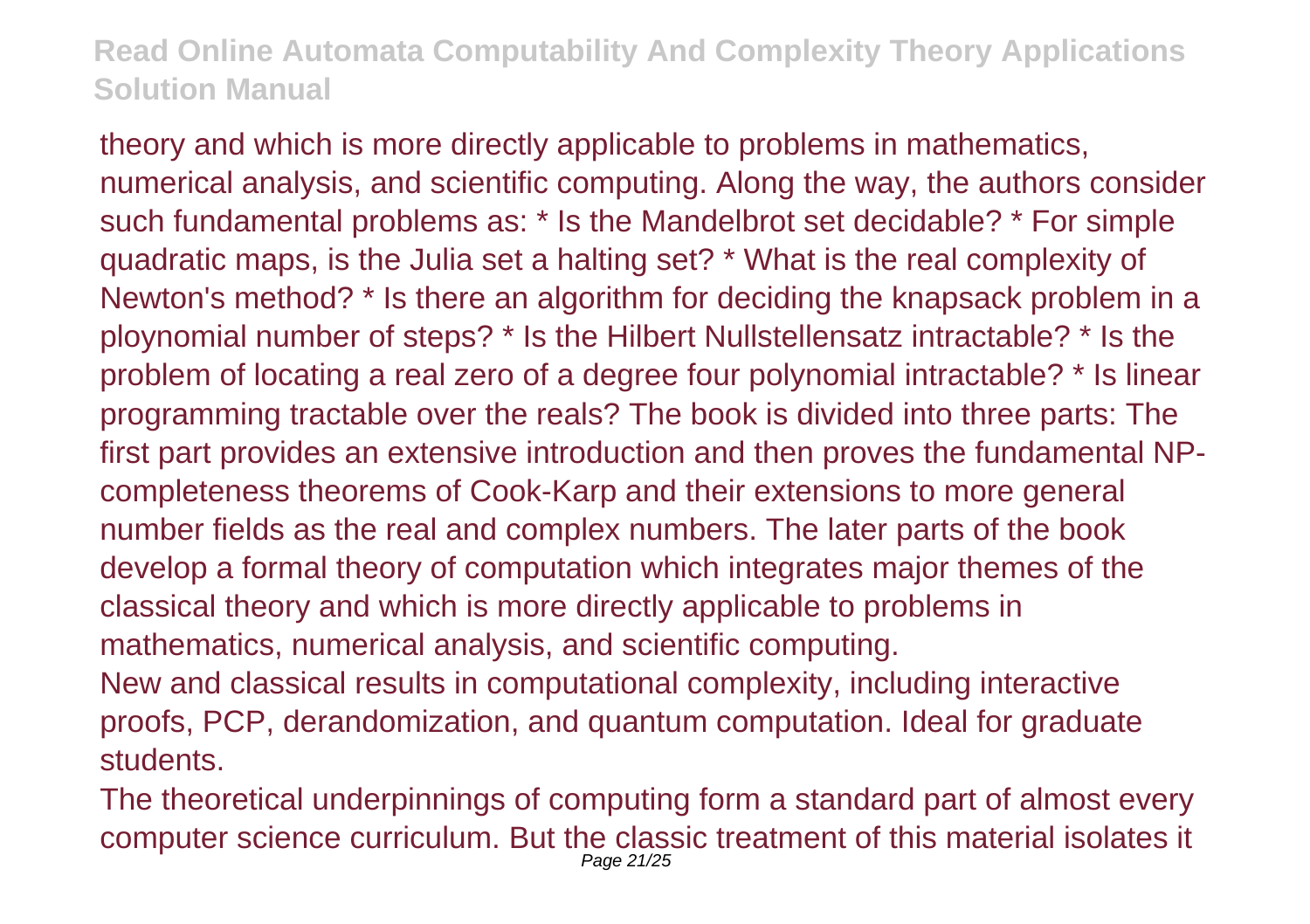from the myriad ways in which the theory influences the design of modern hardware and software systems. The goal of this book is to change that. The book is organized into a core set of chapters (that cover the standard material suggested by the title), followed by a set of appendix chapters that highlight application areas including programming language design, compilers, software verification, networks, security, natural language processing, artificial intelligence, game playing, and computational biology. The core material includes discussions of finite state machines, Markov models, hidden Markov models (HMMs), regular expressions, context-free grammars, pushdown automata, Chomsky and Greibach normal forms, context-free parsing, pumping theorems for regular and context-free languages, closure theorems and decision procedures for regular and context-free languages, Turing machines, nondeterminism, decidability and undecidability, the Church-Turing thesis, reduction proofs, Post Correspondence problem, tiling problems, the undecidability of first-order logic, asymptotic dominance, time and space complexity, the Cook-Levin theorem, NPcompleteness, Savitch's Theorem, time and space hierarchy theorems, randomized algorithms and heuristic search. Throughout the discussion of these topics there are pointers into the application chapters. So, for example, the chapter that describes reduction proofs of undecidability has a link to the security Page 22/25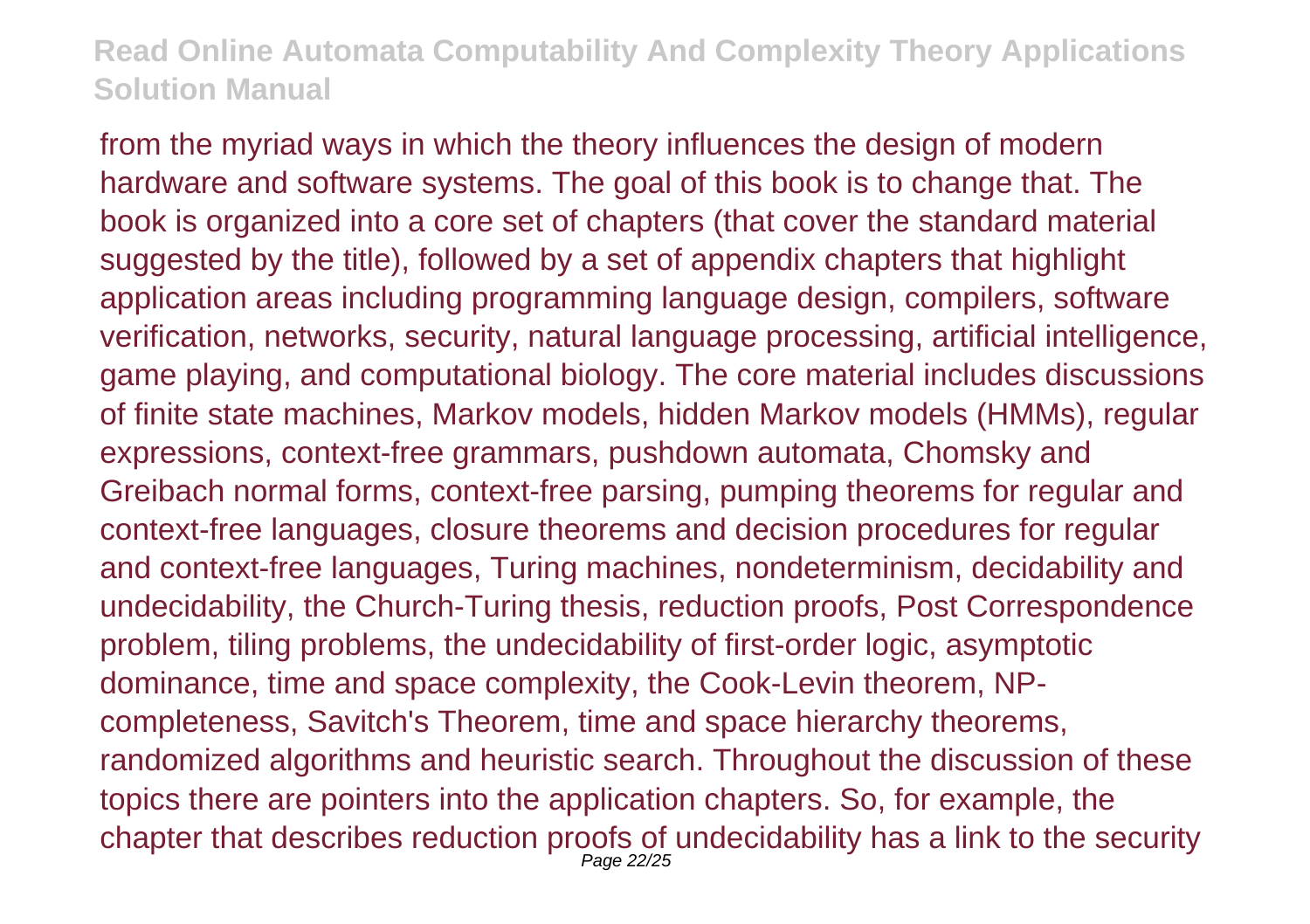chapter, which shows a reduction proof of the undecidability of the safety of a simple protection framework.

Formal Languages and Computation: Models and Their Applications gives a clear, comprehensive introduction to formal language theory and its applications in computer science. It covers all rudimental topics concerning formal languages and their models, especially grammars and automata, and sketches the basic ideas underlying the theory of computation, including computability, decidability, and computational complexity. Emphasizing the relationship between theory and application, the book describes many real-world applications, including computer science engineering techniques for language processing and their implementation. Covers the theory of formal languages and their models, including all essential concepts and properties Explains how language models underlie language processors Pays a special attention to programming language analyzers, such as scanners and parsers, based on four language models—regular expressions, finite automata, context-free grammars, and pushdown automata Discusses the mathematical notion of a Turing machine as a universally accepted formalization of the intuitive notion of a procedure Reviews the general theory of computation, particularly computability and decidability Considers problem-deciding algorithms in terms of their computational complexity Page 23/25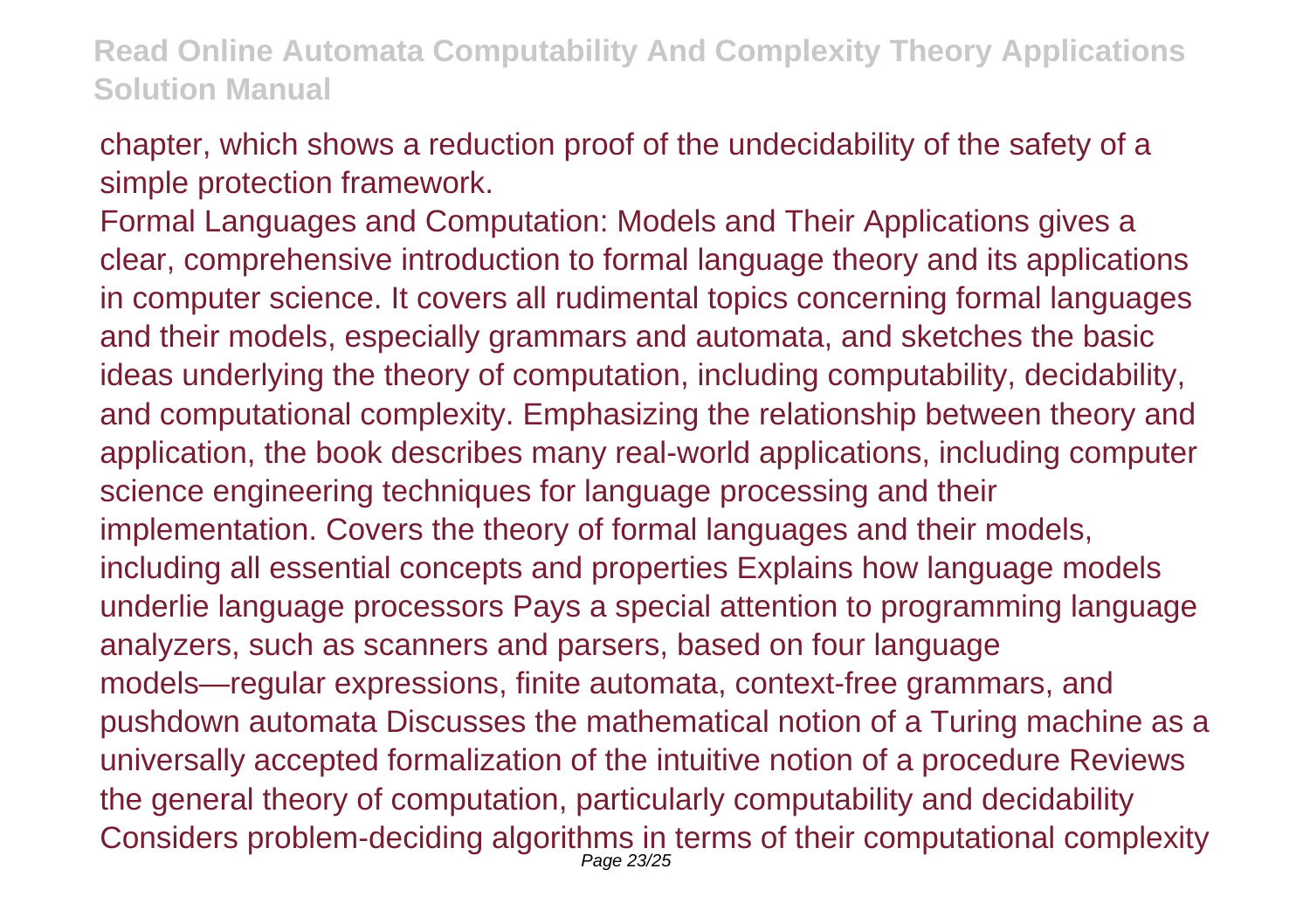measured according to time and space requirements Points out that some problems are decidable in principle, but they are, in fact, intractable problems for absurdly high computational requirements of the algorithms that decide them In short, this book represents a theoretically oriented treatment of formal languages and their models with a focus on their applications. It introduces all formalisms concerning them with enough rigors to make all results quite clear and valid. Every complicated mathematical passage is preceded by its intuitive explanation so that even the most complex parts of the book are easy to grasp. After studying this book, both student and professional should be able to understand the fundamental theory of formal languages and computation, write language processors, and confidently follow most advanced books on the subject. A step-by-step development of the theory of automata, languages and computation. Intended for use as the basis of an introductory course at both junior and senior levels, the text is organized so as to allow the design of various courses based on selected material. It features basic models of computation, formal languages and their properties; computability, decidability and complexity; a discussion of modern trends in the theory of automata and formal languages; design of programming languages, including the development of a new programming language; and compiler design, including the construction of a Page 24/25